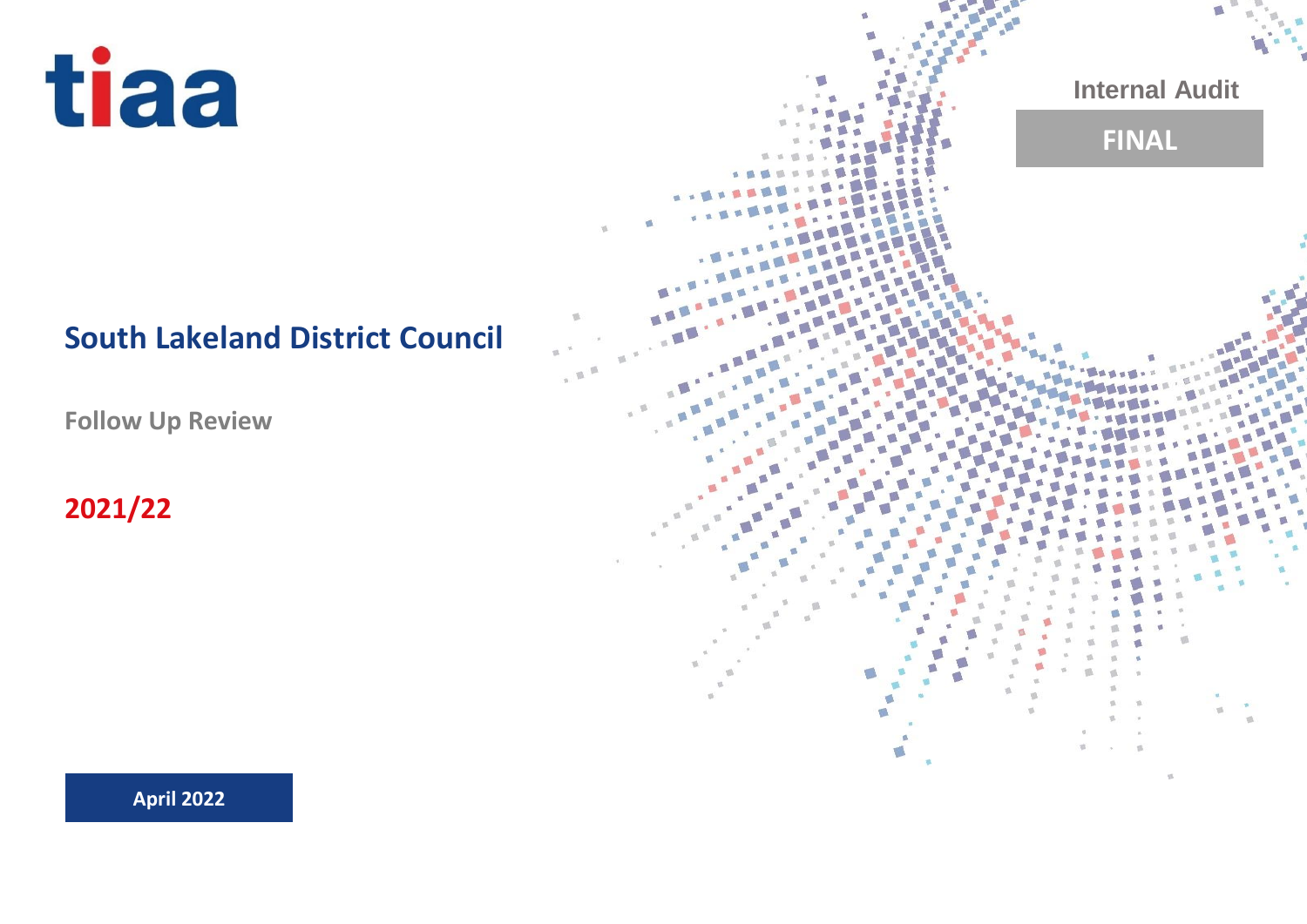

# **Executive Summary**

#### **Introduction**

1. This follow up review by TIAA established the management action that has been taken in respect of the recommendations arising from the internal audit reviews listed below at South Lakeland District Council. The review was carried out in March 2022.

| <b>Review</b>                   | Year    | <b>Date Presented to Audit Committee</b> |
|---------------------------------|---------|------------------------------------------|
| Follow-up - November 2021       | 2021/22 | 8 <sup>th</sup> December 2021            |
| <b>Information Governance</b>   | 2021/22 | 8 <sup>th</sup> December 2021            |
| <b>Treasury Management</b>      | 2021/22 | 8 <sup>th</sup> December 2021            |
| Customer Connect - 'My Account' | 2021/22 | 8 <sup>th</sup> December 2021            |

# **Key Findings & Action Points**

2. The follow up review considered whether the management action taken addresses the control issues that gave rise to the recommendations. The implementation of these recommendations can only provide reasonable and not absolute assurance against misstatement or loss. From the work carried out the following evaluations of the progress of the management actions taken to date have been identified.

| <b>Evaluation</b>                                     | <b>Number of Recommendations</b> |
|-------------------------------------------------------|----------------------------------|
| Implemented                                           | 10                               |
| <b>Outstanding</b>                                    | 27                               |
| Considered but not Implemented / No longer applicable | 1                                |
| <b>Not Implemented</b>                                | -                                |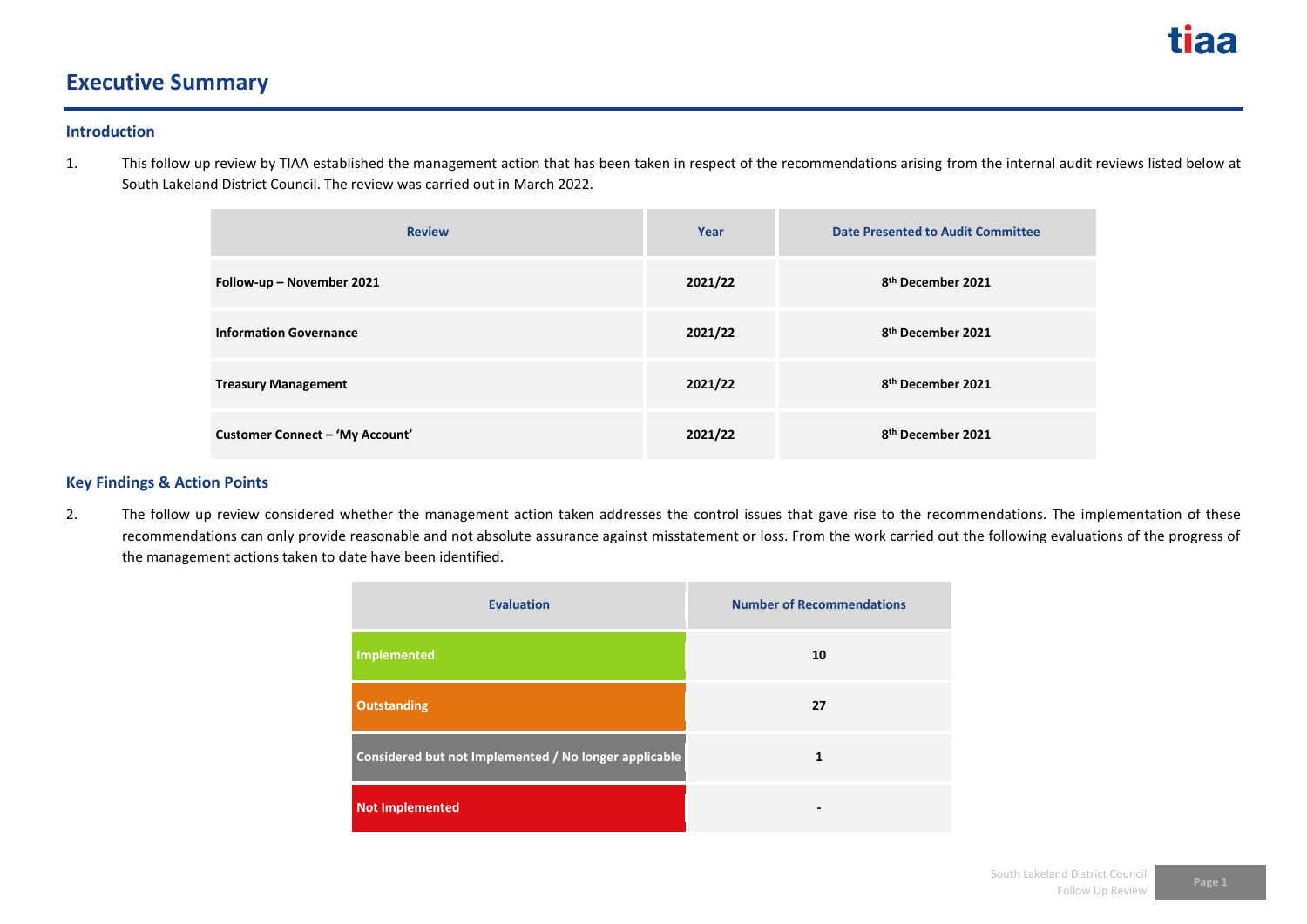3. The key issue identified is that although there has been some slippage, most recently due to COVID-19 and Local Government Reform, recommendations continue to be implemented. Of the 38 recommendations in this report, 26% have either been implemented or have been superseded by substantially similar recommendations on more recent reports. Of the 27 recommendations that remain outstanding, 81% are due to slippage beyond the original implementation date and 19% are because the original implementation date has not yet arrived. One recommendation will not now be implemented as it is no longer applicable, due to recent changes in practice.

### **Scope and Limitations of the Review**

- 4. The review considered the progress made in implementing the recommendations made in the previous internal audit reports and established the extent to which management has taken the necessary actions to address the control issues that gave rise to the internal audit recommendations.
- 5. The responsibility for a sound system of internal controls rests with management and work performed by internal audit should not be relied upon to identify all strengths and weaknesses that may exist. Neither should internal audit work be relied upon to identify all circumstances of fraud or irregularity, should there be any, although the audit procedures have been designed so that any material irregularity has a reasonable probability of discovery. Even sound systems of internal control may not be proof against collusive fraud.
- 6. For the purposes of this review reliance was placed on management to provide internal audit with full access to staff and to accounting records and transactions and to ensure the authenticity of these documents.

#### **Disclaimer**

7. The matters raised in this report are only those that came to the attention of the auditor during the course of our work and are not necessarily a comprehensive statement of all the weaknesses that exist or all the improvements that might be made. This report has been prepared solely for management's use and must not be recited or referred to in whole or in part to third parties without our prior written consent. No responsibility to any third party is accepted as the report has not been prepared, and is not intended, for any other purpose. TIAA neither owes nor accepts any duty of care to any other party who may receive this report and specifically disclaims any liability for loss, damage or expense of whatsoever nature, which is caused by their reliance on our report.

### **Release of Report**

8. The table below sets out the history of this report.

| Date draft report issued:           | $25th$ March $2022$        |
|-------------------------------------|----------------------------|
| Date management responses rec'd:    | 4 <sup>th</sup> April 2022 |
| Date final report issued:           | 4 <sup>th</sup> April 2022 |
| <b>Revised final report issued:</b> | 8 <sup>th</sup> April 2022 |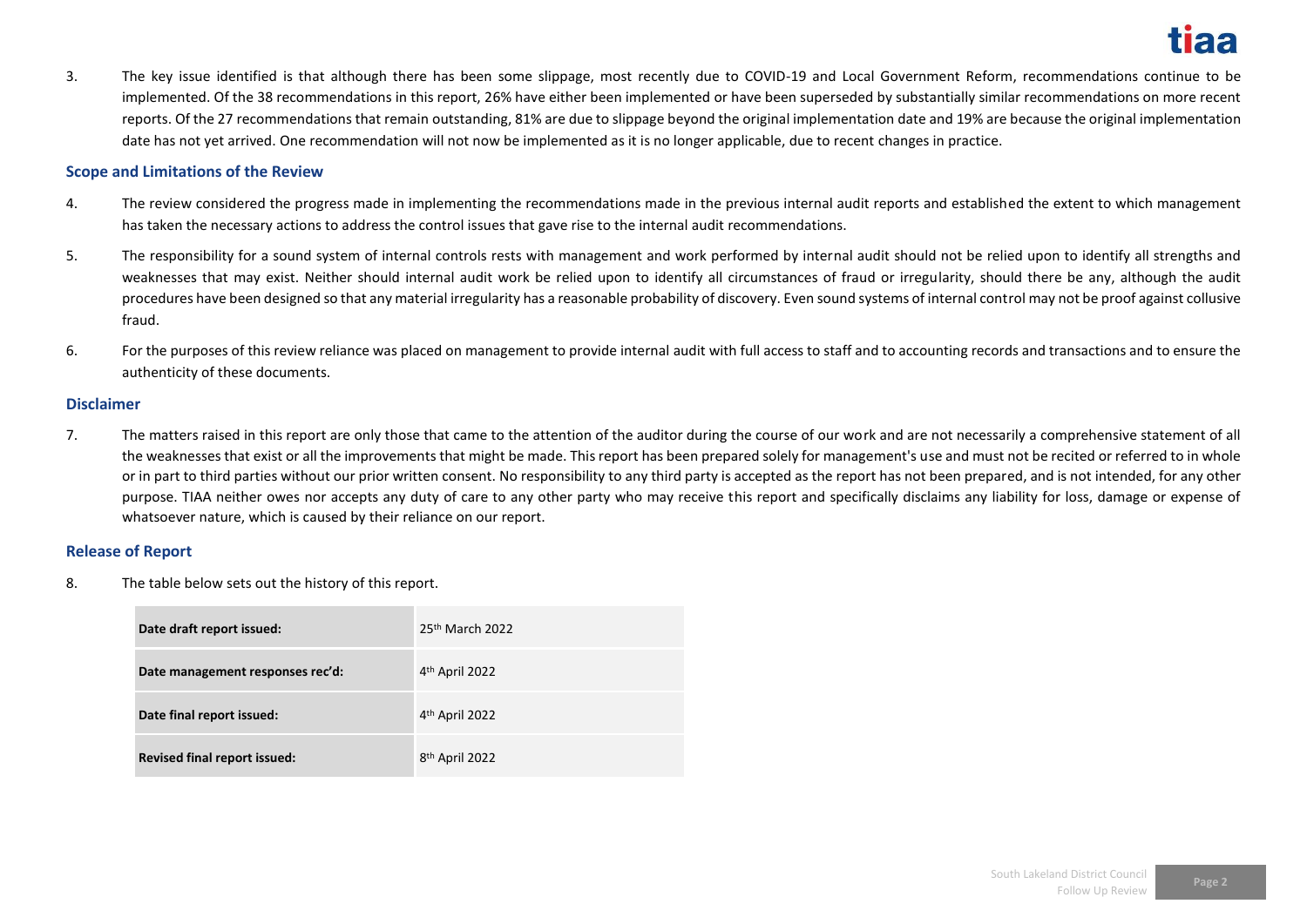

# **Executive Summary**

# **Follow Up**

9. Management representations were obtained on the action taken to address the recommendations and limited testing has been carried out to confirm these management representations. The following matters were identified in considering the recommendations that have not been fully implemented:

# 10. **Follow-up – November 2021**

| <b>Audit title</b>           | Licensing – Premises & Clubs                                                                                                                                                                                                                                                                                                                                                                                                                                                                                                                      | <b>Audit year</b>                                                                       | 2017/18     | <b>Priority</b>                                                                 |                                        |  |  |
|------------------------------|---------------------------------------------------------------------------------------------------------------------------------------------------------------------------------------------------------------------------------------------------------------------------------------------------------------------------------------------------------------------------------------------------------------------------------------------------------------------------------------------------------------------------------------------------|-----------------------------------------------------------------------------------------|-------------|---------------------------------------------------------------------------------|----------------------------------------|--|--|
| <b>Recommendation</b>        |                                                                                                                                                                                                                                                                                                                                                                                                                                                                                                                                                   | The Statement of Licensing Policy be amended to reflect the current application routes. |             |                                                                                 |                                        |  |  |
| Initial management response  | The policy is set by statutory guidance from the Home Office, underpinning this there is an EU service provision directive requiring on line applications and<br>payments. The current IT suppliers do not provide this capability and we have already recognised this as a significant weakness in the current system and is one of<br>the main IT requirements in the new IT solution. This is a key finding of the gap analysis. Due to the work involved and the cost we propose action is deferred until<br>the new IT product is delivered. |                                                                                         |             |                                                                                 |                                        |  |  |
| <b>Responsible Officer/s</b> | Principal Specialist (Health &<br>Environment)                                                                                                                                                                                                                                                                                                                                                                                                                                                                                                    | <b>Original implementation</b><br>date                                                  | 31/12/2018  | <b>Revised implementation</b><br>date(s)                                        | 31/12/2020<br>31/10/2021<br>31/12/2021 |  |  |
| <b>Latest Update</b>         | The Principal Specialist (Health & Environment) advised that the action remains outstanding but that progress has been made with higher priority application forms,<br>several of which are due to go live before end of March (TENs, Hackney Carriage Vehicle, Private Hire Vehicle). These will be followed by driver applications as the<br>next priority.                                                                                                                                                                                     |                                                                                         |             |                                                                                 |                                        |  |  |
| New implementation date      | 31/05/2022                                                                                                                                                                                                                                                                                                                                                                                                                                                                                                                                        | <b>Status</b>                                                                           | Outstanding | Implementation is in progress but the original target date<br>has not been met. |                                        |  |  |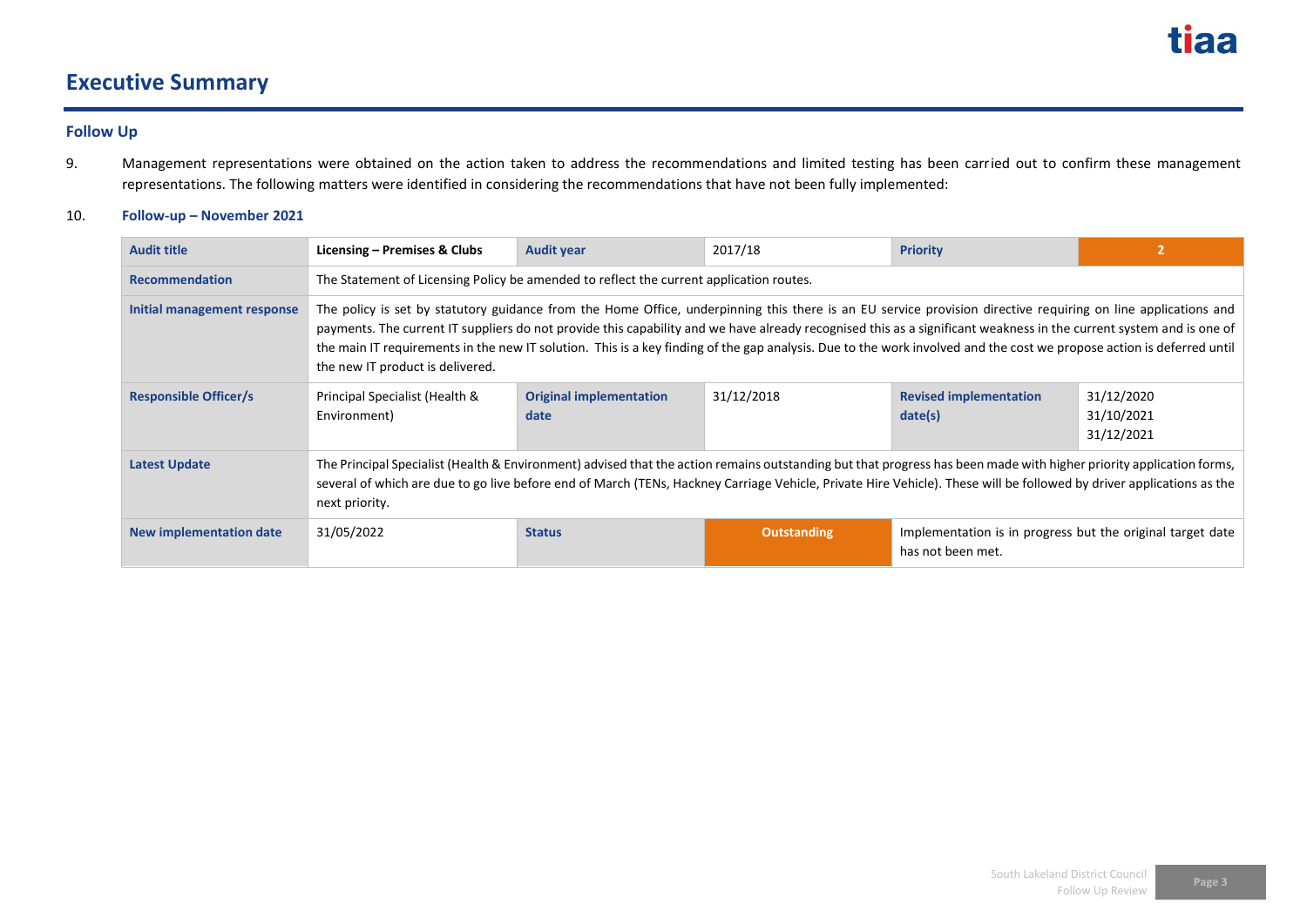

| <b>Audit title</b>           | <b>Awarding of Grants</b>                                                                                                                                                                                                                                                                                                                                                                                                                                                                                                                                                                                                                                                                      | <b>Audit year</b>                                                                                                         | 2017/18            | <b>Priority</b>                                                                 |                                        |  |  |
|------------------------------|------------------------------------------------------------------------------------------------------------------------------------------------------------------------------------------------------------------------------------------------------------------------------------------------------------------------------------------------------------------------------------------------------------------------------------------------------------------------------------------------------------------------------------------------------------------------------------------------------------------------------------------------------------------------------------------------|---------------------------------------------------------------------------------------------------------------------------|--------------------|---------------------------------------------------------------------------------|----------------------------------------|--|--|
| <b>Recommendation</b>        |                                                                                                                                                                                                                                                                                                                                                                                                                                                                                                                                                                                                                                                                                                | An overarching policy on the provision of financial aid be approved which addresses any potential provision of State Aid. |                    |                                                                                 |                                        |  |  |
| Initial management response  | Following completion of the review recommended at point 10 above, an overarching policy can be prepared which will set out the broad principles to be taken into<br>account when entering into grant arrangements with an economic activity. This will be completed within 3 months of completion of recommendation 10.                                                                                                                                                                                                                                                                                                                                                                        |                                                                                                                           |                    |                                                                                 |                                        |  |  |
| <b>Responsible Officer/s</b> | Legal, Governance and<br>Democratic Services Specialist                                                                                                                                                                                                                                                                                                                                                                                                                                                                                                                                                                                                                                        | <b>Original implementation</b><br>date                                                                                    | 31/03/2019         | <b>Revised implementation</b><br>date(s)                                        | 31/03/2020<br>31/03/2021<br>31/12/2021 |  |  |
| Latest Update                | Draft documentation regarding the Subsidy Control regime and compliance has been prepared and a workshop has been held with relevant officers to discuss<br>principles/approach. The Subsidy Control Bill, which will provide the framework for a new UK-wide subsidy control regime, is anticipated to take effect later in<br>2022. It is proposed therefore that work / documentation planned as part of this recommendation needs to align with the new Bill (which is potentially subject to<br>further amendments at this stage). The proposed new implementation date is, therefore, subject to the legislation coming into force and further updates will be<br>provided as necessary. |                                                                                                                           |                    |                                                                                 |                                        |  |  |
| New implementation date      | 30/09/2022                                                                                                                                                                                                                                                                                                                                                                                                                                                                                                                                                                                                                                                                                     | <b>Status</b>                                                                                                             | <b>Outstanding</b> | Implementation is in progress but the original target date<br>has not been met. |                                        |  |  |

| <b>Audit title</b>             | <b>Debtors</b>                                                                                                                                                                                                                                                                                                                                                                                                                                                                                                                                                            | <b>Audit year</b>                      | 2018/19            | <b>Priority</b>                                                                 |                                                      |
|--------------------------------|---------------------------------------------------------------------------------------------------------------------------------------------------------------------------------------------------------------------------------------------------------------------------------------------------------------------------------------------------------------------------------------------------------------------------------------------------------------------------------------------------------------------------------------------------------------------------|----------------------------------------|--------------------|---------------------------------------------------------------------------------|------------------------------------------------------|
| <b>Recommendation</b>          | Procedures be amended to highlight the importance of the existing mitigating controls that address the risk that a separation of duties does not exist between the<br>person raising and the person authorising a sales invoice and the risk that authorisation levels for sales invoices are not defined.                                                                                                                                                                                                                                                                |                                        |                    |                                                                                 |                                                      |
| Initial management response    | There are an increasing proportion of invoices raised through interfaces from other systems, particularly for rents from the Technology Forge system which would<br>complicate the approval process. The Customer Connect programme includes a full review of all processes. This recommendation will be considered as part of that<br>review.                                                                                                                                                                                                                            |                                        |                    |                                                                                 |                                                      |
| <b>Responsible Officer/s</b>   | Finance Lead Specialist                                                                                                                                                                                                                                                                                                                                                                                                                                                                                                                                                   | <b>Original implementation</b><br>date | 31/03/2019         | <b>Revised implementation</b><br>date(s)                                        | 31/03/2020<br>30/06/2021<br>30/11/2021<br>31/01/2022 |
| <b>Latest Update</b>           | The Case Management Team Leader (Support Services) previously advised that further delays to the service redesign, notably due to the Local Government Reform,<br>would suggest that the previously advised due date of 31/01/2022 will not now be met and that a further revision to 31/03/2022 would be more realistic. The<br>update received during this review was that this task has now been taken over by the Finance Lead Specialist who advises that this will be addressed as part of the<br>design of day 1 services for the Westmorland and Furness Council. |                                        |                    |                                                                                 |                                                      |
| <b>New implementation date</b> | 31/03/2023                                                                                                                                                                                                                                                                                                                                                                                                                                                                                                                                                                | <b>Status</b>                          | <b>Outstanding</b> | Implementation is in progress but the original target date<br>has not been met. |                                                      |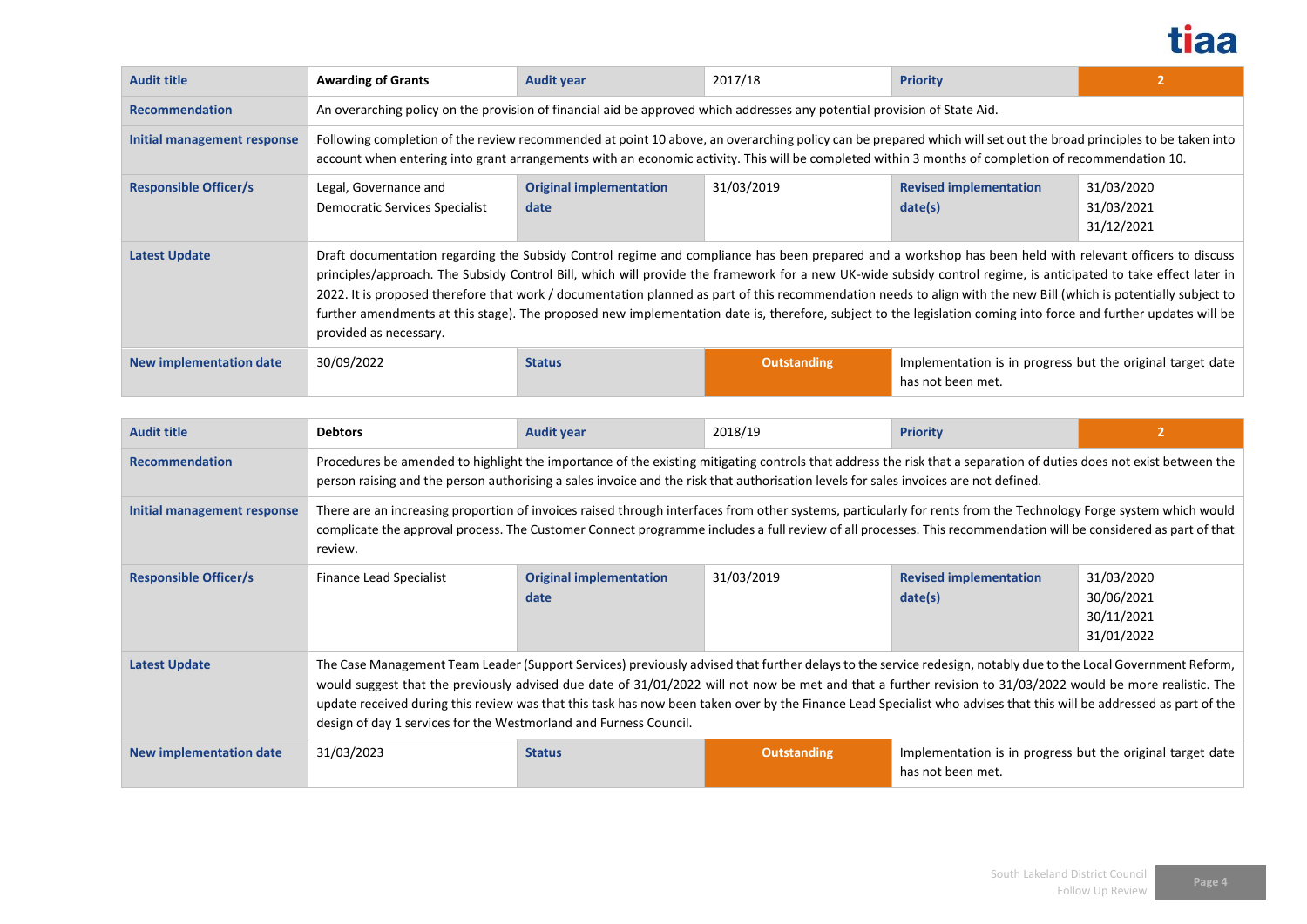

| <b>Audit title</b>           | <b>Household Waste Collection</b>                                                                                                                                                                                                                                | <b>Audit year</b>                                                                                                               | 2019/20              | <b>Priority</b>                             | $\overline{\mathbf{3}}$                              |  |  |
|------------------------------|------------------------------------------------------------------------------------------------------------------------------------------------------------------------------------------------------------------------------------------------------------------|---------------------------------------------------------------------------------------------------------------------------------|----------------------|---------------------------------------------|------------------------------------------------------|--|--|
| <b>Recommendation</b>        |                                                                                                                                                                                                                                                                  | Current terms of reference for the Waste and Recycling Project Board be formulated and subject to periodic review and approval. |                      |                                             |                                                      |  |  |
| Initial management response  | Review at next Project Board meet with input from Simon and Sion.                                                                                                                                                                                                |                                                                                                                                 |                      |                                             |                                                      |  |  |
| <b>Responsible Officer/s</b> | Operational Lead for Delivery and<br>Commercial Services/ Principal<br>Street Scene Officer                                                                                                                                                                      | <b>Original implementation</b><br>date                                                                                          | September 2019       | <b>Revised implementation</b><br>date(s)    | 31/03/2021<br>30/06/2021<br>30/09/2021<br>30/06/2022 |  |  |
| <b>Latest Update</b>         | The Delivery and Commercial Officer (Delivery and Commercial Services) advised that the Waste and Recycling Project Board has now been superseded by the Local<br>Government Review Waste Working Group. The recommendation is, therefore, no longer applicable. |                                                                                                                                 |                      |                                             |                                                      |  |  |
| New implementation date      | No longer applicable                                                                                                                                                                                                                                             | <b>Status</b>                                                                                                                   | No longer applicable | The recommendation is no longer applicable. |                                                      |  |  |

| <b>Audit title</b>           | <b>Contract Management</b>                                                                                                                             | <b>Audit year</b>                      | 2019/20            | <b>Priority</b>                                                                 |                                        |
|------------------------------|--------------------------------------------------------------------------------------------------------------------------------------------------------|----------------------------------------|--------------------|---------------------------------------------------------------------------------|----------------------------------------|
| <b>Recommendation</b>        | A guidance procedure be developed to provide responsible officers with a framework for managing and monitoring their contracts.                        |                                        |                    |                                                                                 |                                        |
| Initial management response  | Noted that this is the case. Updated guidance procedure to be developed and implemented in line with recommendations 11 and 9.                         |                                        |                    |                                                                                 |                                        |
| <b>Responsible Officer/s</b> | Finance Lead Specialist &<br><b>Procurement Specialist</b>                                                                                             | <b>Original implementation</b><br>date | 31/05/2020         | <b>Revised implementation</b><br>date(s)                                        | 31/12/2020<br>31/12/2021<br>31/01/2022 |
| <b>Latest Update</b>         | The Procurement Specialist stated that procurement regulations have been updated and the guidance is in progress but there is further slight slippage. |                                        |                    |                                                                                 |                                        |
| New implementation date      | 30/04/2022                                                                                                                                             | <b>Status</b>                          | <b>Outstanding</b> | Implementation is in progress but the original target date<br>has not been met. |                                        |

| <b>Audit title</b>           | <b>Contract Management</b>                                                                                                                      | <b>Audit year</b>                      | 2019/20            | <b>Priority</b>                                                                 |                                        |
|------------------------------|-------------------------------------------------------------------------------------------------------------------------------------------------|----------------------------------------|--------------------|---------------------------------------------------------------------------------|----------------------------------------|
| <b>Recommendation</b>        | The contract management and procedure documents be updated to reflect the new procurement and contract management processes within the Council. |                                        |                    |                                                                                 |                                        |
| Initial management response  | Noted and agreed. There is conflicting policy information which is leading to poor practice. Currently liaising with Strategy Specialist.       |                                        |                    |                                                                                 |                                        |
| <b>Responsible Officer/s</b> | <b>Procurement Specialist</b>                                                                                                                   | <b>Original implementation</b><br>date | 31/12/2020         | <b>Revised implementation</b><br>date(s)                                        | 31/05/2021<br>31/10/2021<br>31/01/2022 |
| <b>Latest Update</b>         | The Procurement Specialist stated that these are being currently revised, as Procurement Procedure Rules have been published.                   |                                        |                    |                                                                                 |                                        |
| New implementation date      | 30/04/2022                                                                                                                                      | <b>Status</b>                          | <b>Outstanding</b> | Implementation is in progress but the original target date<br>has not been met. |                                        |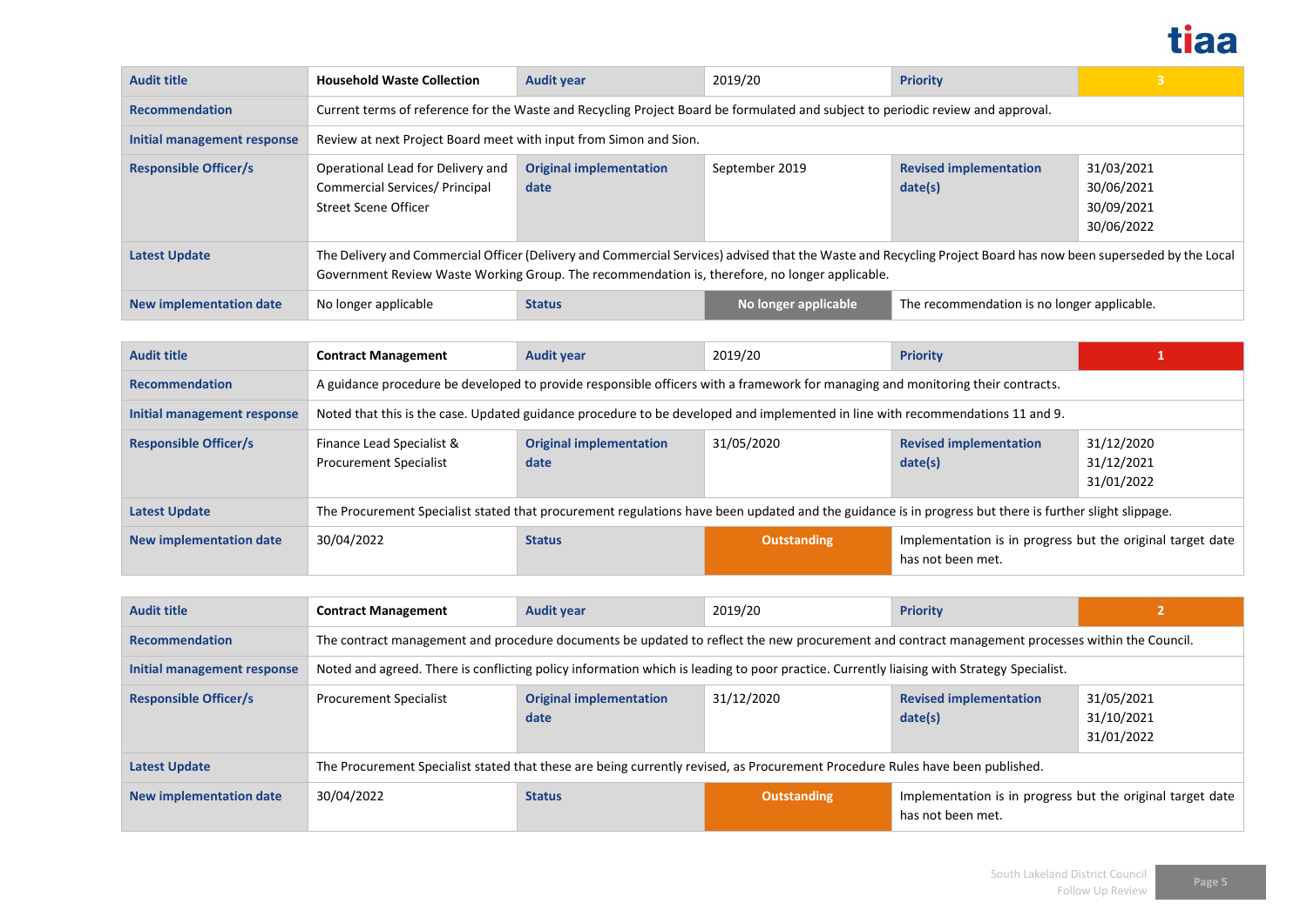

| <b>Audit title</b>           | <b>Contract Management</b>                                                                                                         | <b>Audit year</b>                                                                         | 2019/20            | <b>Priority</b>                                                                 | 2                                      |  |
|------------------------------|------------------------------------------------------------------------------------------------------------------------------------|-------------------------------------------------------------------------------------------|--------------------|---------------------------------------------------------------------------------|----------------------------------------|--|
| <b>Recommendation</b>        |                                                                                                                                    | A standard format for all contract files be developed including a contract risk register. |                    |                                                                                 |                                        |  |
| Initial management response  | Noted and agreed. Although there are some template documents the portfolio needs to be increased and included in the training.     |                                                                                           |                    |                                                                                 |                                        |  |
| <b>Responsible Officer/s</b> | <b>Procurement Specialist</b>                                                                                                      | <b>Original implementation</b><br>date                                                    | 31/05/2020         | <b>Revised implementation</b><br>date(s)                                        | 31/12/2020<br>31/05/2021<br>31/10/2021 |  |
| Latest Update                | The Procurement Specialist stated documentation has been reviewed by the Procurement Team and that the implementation date stands. |                                                                                           |                    |                                                                                 |                                        |  |
| New implementation date      | 31/03/2022                                                                                                                         | <b>Status</b>                                                                             | <b>Outstanding</b> | Implementation is in progress but the original target date<br>has not been met. |                                        |  |

| <b>Audit title</b>           | <b>Leisure Services</b>                                                                                                                                                                          | <b>Audit year</b>                      | 2019/20            | <b>Priority</b>                                                                 | 3                        |
|------------------------------|--------------------------------------------------------------------------------------------------------------------------------------------------------------------------------------------------|----------------------------------------|--------------------|---------------------------------------------------------------------------------|--------------------------|
| <b>Recommendation</b>        | A risk register for third party contracts be developed to reduce the risk of non-compliance of contract monitoring, as stated within the Contract Management Policy.                             |                                        |                    |                                                                                 |                          |
| Initial management response  | Risk Register to be created for this contract.                                                                                                                                                   |                                        |                    |                                                                                 |                          |
| <b>Responsible Officer/s</b> | Operational Lead Delivery and<br><b>Commercial Services</b>                                                                                                                                      | <b>Original implementation</b><br>date | 01/09/2020         | <b>Revised implementation</b><br>date(s)                                        | 30/06/2021<br>01/01/2022 |
| <b>Latest Update</b>         | The Operational Lead Delivery and Commercial Services has confirmed that a meeting is being held with Leisure Services on 13/04/2022 where the Risk Register<br>will be prepared and signed off. |                                        |                    |                                                                                 |                          |
| New implementation date      | 31/05/2022                                                                                                                                                                                       | <b>Status</b>                          | <b>Outstanding</b> | Implementation is in progress but the original target date<br>has not been met. |                          |

| <b>Audit title</b>           | Insurance                                                                                                                                                                                                                                                  | <b>Audit year</b>                                                                | 2020/21     | <b>Priority</b>                                                                  | $\overline{\mathbf{3}}$ |
|------------------------------|------------------------------------------------------------------------------------------------------------------------------------------------------------------------------------------------------------------------------------------------------------|----------------------------------------------------------------------------------|-------------|----------------------------------------------------------------------------------|-------------------------|
| <b>Recommendation</b>        | The Annual Renewal of Insurance Contract Procedure be updated.                                                                                                                                                                                             |                                                                                  |             |                                                                                  |                         |
| Initial management response  |                                                                                                                                                                                                                                                            | Accepted, work will be undertaken in the summer to update policy and procedures. |             |                                                                                  |                         |
| <b>Responsible Officer/s</b> | Finance Specialist and Deputy<br>S151 Officer                                                                                                                                                                                                              | <b>Original implementation</b><br>date                                           | 30/09/2021  | <b>Revised implementation</b><br>date(s)                                         | $\overline{a}$          |
| <b>Latest Update</b>         | The Finance Specialist and Deputy S151 Officer previously advised that the process will be reviewed and updated as the annual renewal process is carried out over<br>the next three to six months and is now being incorporated into the processes for LGR |                                                                                  |             |                                                                                  |                         |
| New implementation date      | 31/03/2023                                                                                                                                                                                                                                                 | <b>Status</b>                                                                    | Outstanding | Implementation is in progress but the original target date<br>will not been met. |                         |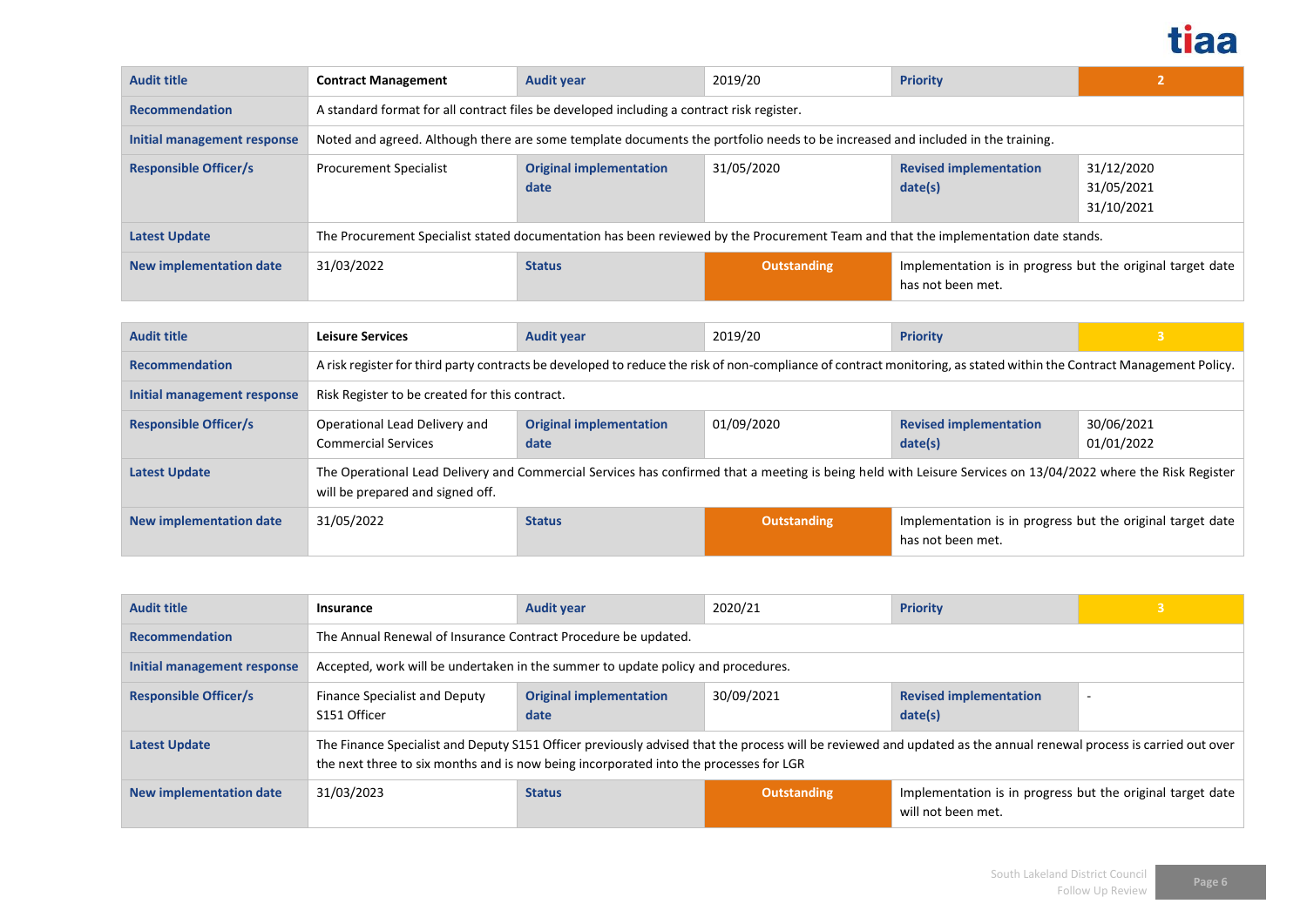

| <b>Audit title</b>             | <b>Creditor Payments</b>                                                                                                                                                                                                                                                                                                                                                                                         | <b>Audit year</b>                                                                                                                                                                                                                                                                                                                         | 2020/21     | <b>Priority</b>                                                                 | $\overline{\mathbf{3}}$  |  |  |
|--------------------------------|------------------------------------------------------------------------------------------------------------------------------------------------------------------------------------------------------------------------------------------------------------------------------------------------------------------------------------------------------------------------------------------------------------------|-------------------------------------------------------------------------------------------------------------------------------------------------------------------------------------------------------------------------------------------------------------------------------------------------------------------------------------------|-------------|---------------------------------------------------------------------------------|--------------------------|--|--|
| <b>Recommendation</b>          | A detailed Financial Scheme of Delegation table be included in the Financial Procedures.                                                                                                                                                                                                                                                                                                                         |                                                                                                                                                                                                                                                                                                                                           |             |                                                                                 |                          |  |  |
| Initial management response    | Authorisation limits are currently set within the Integra system so when POs are raised they are sent to the authoriser with the relevant limit. We are currently<br>developing a self-serve SharePoint page incorporating easy to use guidance and access to a Crystal Report detailing all authorisers and their limits. The finance<br>procedures will be updated to reference the information on SharePoint. |                                                                                                                                                                                                                                                                                                                                           |             |                                                                                 |                          |  |  |
| <b>Responsible Officer/s</b>   | Specialist (Finance), Finance Lead<br>Specialist                                                                                                                                                                                                                                                                                                                                                                 | <b>Original implementation</b><br>date                                                                                                                                                                                                                                                                                                    | 30/06/2021  | <b>Revised implementation</b><br>date(s)                                        | 30/09/2021<br>31/12/2021 |  |  |
| Latest Update                  | is still outstanding.                                                                                                                                                                                                                                                                                                                                                                                            | The Specialist (Finance) advised that this recommendation relates to the introduction of the Finance self-service page on the Intranet and is still awaiting a timeline<br>for implementation from the IT department. It is acknowledged that several update requests have been submitted to the IT department in this regard, but action |             |                                                                                 |                          |  |  |
| <b>New implementation date</b> | 31/05/2022                                                                                                                                                                                                                                                                                                                                                                                                       | <b>Status</b>                                                                                                                                                                                                                                                                                                                             | Outstanding | Implementation is in progress but the original target date<br>has not been met. |                          |  |  |

| <b>Audit title</b>           | <b>Creditor Payments</b>                                                                                                                                                                                                                                                                                                                                           | <b>Audit year</b>                      | 2020/21            | <b>Priority</b>                                                                 |                          |  |  |
|------------------------------|--------------------------------------------------------------------------------------------------------------------------------------------------------------------------------------------------------------------------------------------------------------------------------------------------------------------------------------------------------------------|----------------------------------------|--------------------|---------------------------------------------------------------------------------|--------------------------|--|--|
| <b>Recommendation</b>        | The Financial Procedures document be updated to include references to the Government's Prompt Payment Code and any other regulations relating to the prompt<br>settlement of invoices.                                                                                                                                                                             |                                        |                    |                                                                                 |                          |  |  |
| Initial management response  | A link to the Government's Prompt Payment Code will be added to the Finance self-serve SharePoint page, again with reference to this added into the finance<br>procedure rules.                                                                                                                                                                                    |                                        |                    |                                                                                 |                          |  |  |
| <b>Responsible Officer/s</b> | Specialist (Finance), Finance Lead<br>Specialist                                                                                                                                                                                                                                                                                                                   | <b>Original implementation</b><br>date | 30/06/2021         | <b>Revised implementation</b><br>date(s)                                        | 30/09/2021<br>31/12/2021 |  |  |
| <b>Latest Update</b>         | The Specialist (Finance) advised that this recommendation relates to the introduction of the Finance self-service page on the Intranet and is still awaiting a timeline<br>for implementation from the IT department. It is acknowledged that several update requests have been submitted to the IT department in this regard, but action<br>is still outstanding. |                                        |                    |                                                                                 |                          |  |  |
| New implementation date      | 31/05/2022                                                                                                                                                                                                                                                                                                                                                         | <b>Status</b>                          | <b>Outstanding</b> | Implementation is in progress but the original target date<br>has not been met. |                          |  |  |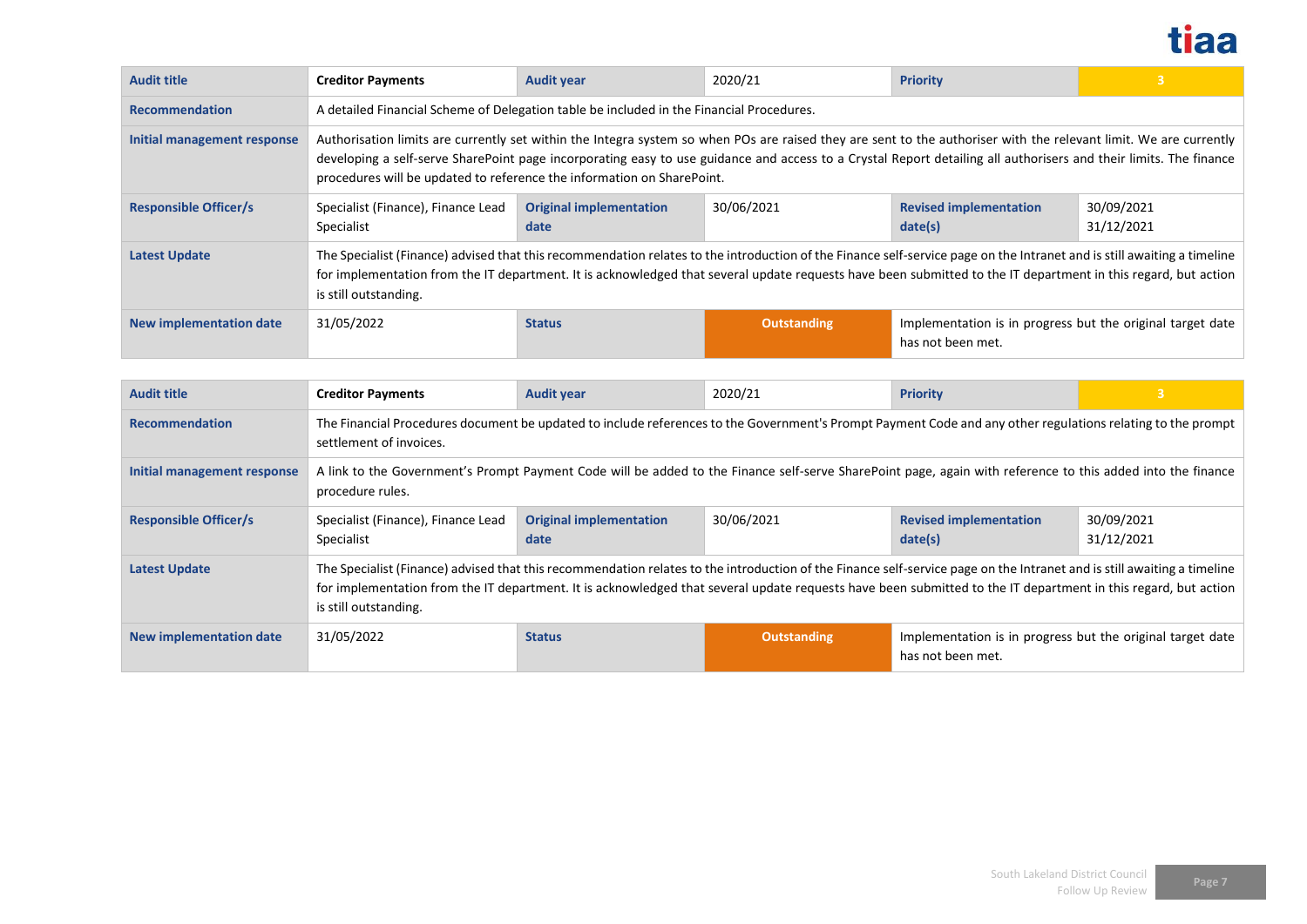

| <b>Audit title</b>           | <b>Disabled Facilities Grants</b>                                                                                                                                                       | <b>Audit year</b>                                                                                              | 2020/21            | <b>Priority</b>                                                                | 3 |  |
|------------------------------|-----------------------------------------------------------------------------------------------------------------------------------------------------------------------------------------|----------------------------------------------------------------------------------------------------------------|--------------------|--------------------------------------------------------------------------------|---|--|
| <b>Recommendation</b>        | The Disabled Facilities Grant Policy be reviewed in accordance with its stated review cycle.                                                                                            |                                                                                                                |                    |                                                                                |   |  |
| Initial management response  | The Disabled Facilities Grant Policy will be reviewed in 2021 to 2022. This will include a consultation period before the revised Policy goes through the relevant<br>approval process. |                                                                                                                |                    |                                                                                |   |  |
| <b>Responsible Officer/s</b> | Amanda Pharaoh (Specialist -<br>Housing)                                                                                                                                                | <b>Original implementation</b><br>date                                                                         | 31/03/2022         | <b>Revised implementation</b><br>date(s)                                       |   |  |
| <b>Latest Update</b>         |                                                                                                                                                                                         | A revised policy has now been drafted. This is intended to be presented at Cabinet on 08/06/2022 for approval. |                    |                                                                                |   |  |
| New implementation date      | 30/09/2022                                                                                                                                                                              | <b>Status</b>                                                                                                  | <b>Outstanding</b> | Implementation is in progress but the original target date<br>will not be met. |   |  |

| <b>Audit title</b>             | <b>Disabled Facilities Grants</b>        | <b>Audit year</b>                                                                                                                                                  | 2020/21            | <b>Priority</b>                                                                |  |  |  |  |
|--------------------------------|------------------------------------------|--------------------------------------------------------------------------------------------------------------------------------------------------------------------|--------------------|--------------------------------------------------------------------------------|--|--|--|--|
| <b>Recommendation</b>          |                                          | The Disabled Facilities Grant Policy be enhanced to include: its link to Council priorities; and more explicit service standards.                                  |                    |                                                                                |  |  |  |  |
| Initial management response    | approval process.                        | The Disabled Facilities Grant Policy will be reviewed in 2021 to 2022. This will include a consultation period before the revised Policy goes through the relevant |                    |                                                                                |  |  |  |  |
| <b>Responsible Officer/s</b>   | Amanda Pharaoh (Specialist -<br>Housing) | <b>Original implementation</b><br>date                                                                                                                             | 31/03/2022         | <b>Revised implementation</b><br>date(s)                                       |  |  |  |  |
| <b>Latest Update</b>           |                                          | A revised policy has now been drafted. This is intended to be presented at Cabinet on 08/06/2022 for approval.                                                     |                    |                                                                                |  |  |  |  |
| <b>New implementation date</b> | 30/09/2022                               | <b>Status</b>                                                                                                                                                      | <b>Outstanding</b> | Implementation is in progress but the original target date<br>will not be met. |  |  |  |  |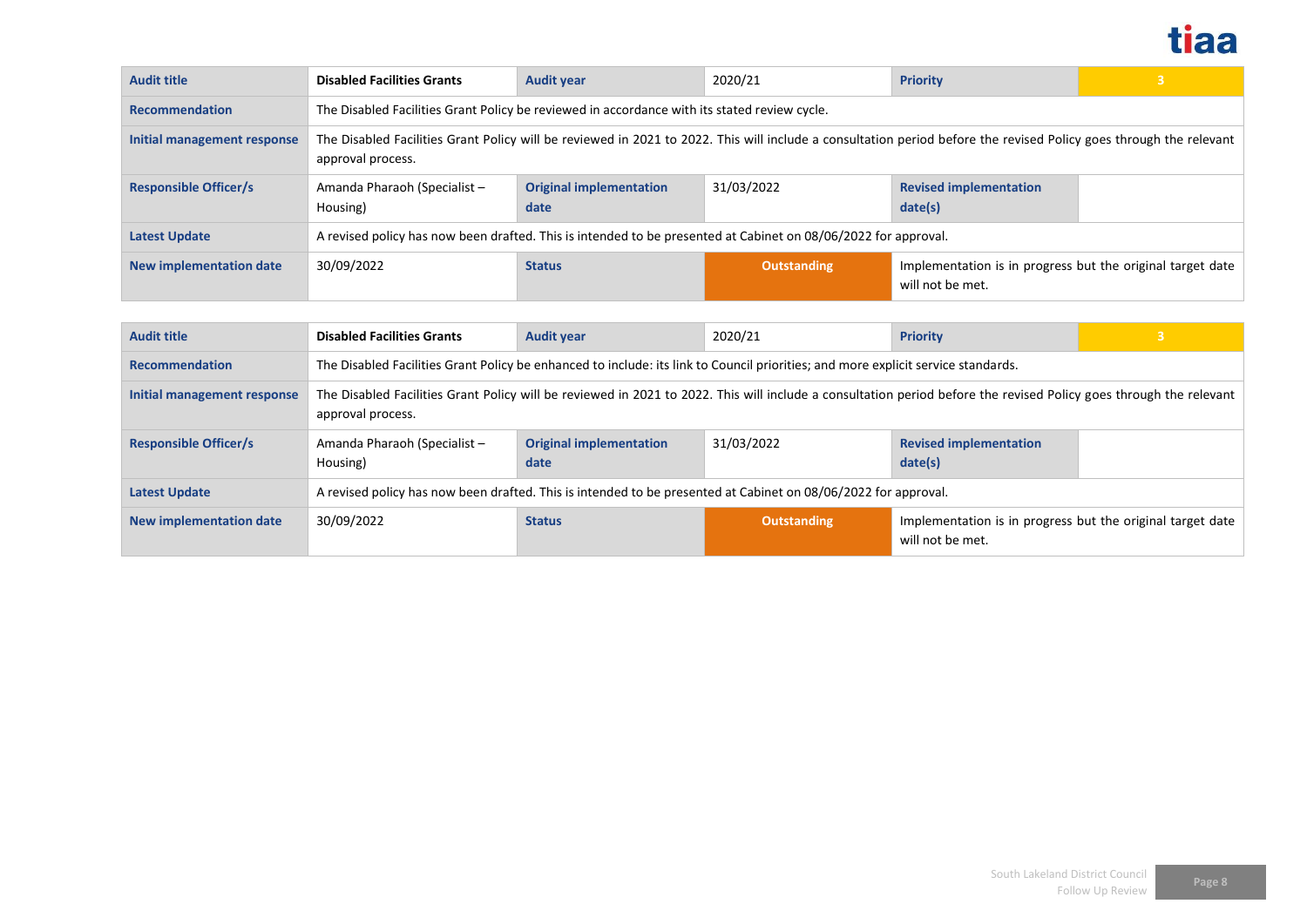

| <b>Audit title</b>             | <b>Asset Management</b>                                                                                                                                                                                                                                                                                                                  | <b>Audit year</b>                                                                                                                                                                                                                                                                                                        | 2020/21            | <b>Priority</b>                                                                | $\overline{2}$ |  |  |
|--------------------------------|------------------------------------------------------------------------------------------------------------------------------------------------------------------------------------------------------------------------------------------------------------------------------------------------------------------------------------------|--------------------------------------------------------------------------------------------------------------------------------------------------------------------------------------------------------------------------------------------------------------------------------------------------------------------------|--------------------|--------------------------------------------------------------------------------|----------------|--|--|
| <b>Recommendation</b>          | A set of procedure notes be prepared which cover all aspects of fixed asset management including the following: accounting and depreciation; maintenance and<br>repairs; security and insurance; investment and budgeting; verification and audit; valuation and impairment cycles by asset class; and asset management systems<br>used. |                                                                                                                                                                                                                                                                                                                          |                    |                                                                                |                |  |  |
| Initial management response    | Agreed. A multi-disciplinary group has meet to discuss the practicality of this. Initially the procedure notes will concentrate on the higher-value assets, with some<br>assets prepared later (e.g. museum collection).                                                                                                                 |                                                                                                                                                                                                                                                                                                                          |                    |                                                                                |                |  |  |
| <b>Responsible Officer/s</b>   | Finance Lead Specialist supported<br>by IT Shared Service Manager<br>and Operational Lead for Delivery<br>and Commercial Services                                                                                                                                                                                                        | <b>Original implementation</b><br>date                                                                                                                                                                                                                                                                                   | 31/12/2021         | <b>Revised implementation</b><br>date(s)                                       | 31/03/2022     |  |  |
| <b>Latest Update</b>           |                                                                                                                                                                                                                                                                                                                                          | The Finance Lead Specialist stated that Officers have met and agreed the process and some elements of the task are completed. Additional requests related to LGR<br>may reduce the resources available to fully conclude this recommendation and it is now more likely to be completed by the end of the financial year. |                    |                                                                                |                |  |  |
| <b>New implementation date</b> | 31/03/2023 in readiness for the<br>new Council and as part of the<br>LGR Assets work package.                                                                                                                                                                                                                                            | <b>Status</b>                                                                                                                                                                                                                                                                                                            | <b>Outstanding</b> | Implementation is in progress but the original target date<br>will not be met. |                |  |  |

| <b>Audit title</b>           | <b>Contract Management</b>                                                                                                                                                                                                                                                                                                                           | <b>Audit year</b>                                                                                                                                                                                                                                                                                                    | 2021/22            | <b>Priority</b>                                                                 |  |  |
|------------------------------|------------------------------------------------------------------------------------------------------------------------------------------------------------------------------------------------------------------------------------------------------------------------------------------------------------------------------------------------------|----------------------------------------------------------------------------------------------------------------------------------------------------------------------------------------------------------------------------------------------------------------------------------------------------------------------|--------------------|---------------------------------------------------------------------------------|--|--|
| <b>Recommendation</b>        | Paragraph 5 of Article 14 to the Constitution be followed in that contracts over £60,000 be under seal. Paragraph 25.1 of the Contract Procedure Rules be followed<br>in that contracts over £10,000 be in writing. Paragraph 25.4.8 be followed in that contracts over £60,000 shall include a consideration of the need for liquidated<br>damages. |                                                                                                                                                                                                                                                                                                                      |                    |                                                                                 |  |  |
| Initial management response  | Instruction to be issued to Assets and Commercial team to adhere to Contract procedure rules and no works to commence on site without contract being in place.                                                                                                                                                                                       |                                                                                                                                                                                                                                                                                                                      |                    |                                                                                 |  |  |
| <b>Responsible Officer/s</b> | Operational Lead for Delivery and<br><b>Commercial Services</b>                                                                                                                                                                                                                                                                                      | <b>Original implementation</b><br>date                                                                                                                                                                                                                                                                               | 31/08/2021         | <b>Revised implementation</b><br>date(s)                                        |  |  |
| <b>Latest Update</b>         |                                                                                                                                                                                                                                                                                                                                                      | An update was provided to the Audit Committee December 2021 meeting by Delivery and Commercial Services (Appendix 3(a) item AUD/25) noting that actions<br>have been taken to ensure that the constitution and procedure rules will be adhered to and if required exemptions and approvals will be sought in future. |                    |                                                                                 |  |  |
| New implementation date      | 31/05/2022                                                                                                                                                                                                                                                                                                                                           | <b>Status</b>                                                                                                                                                                                                                                                                                                        | <b>Outstanding</b> | Implementation is in progress but the original target date<br>has not been met. |  |  |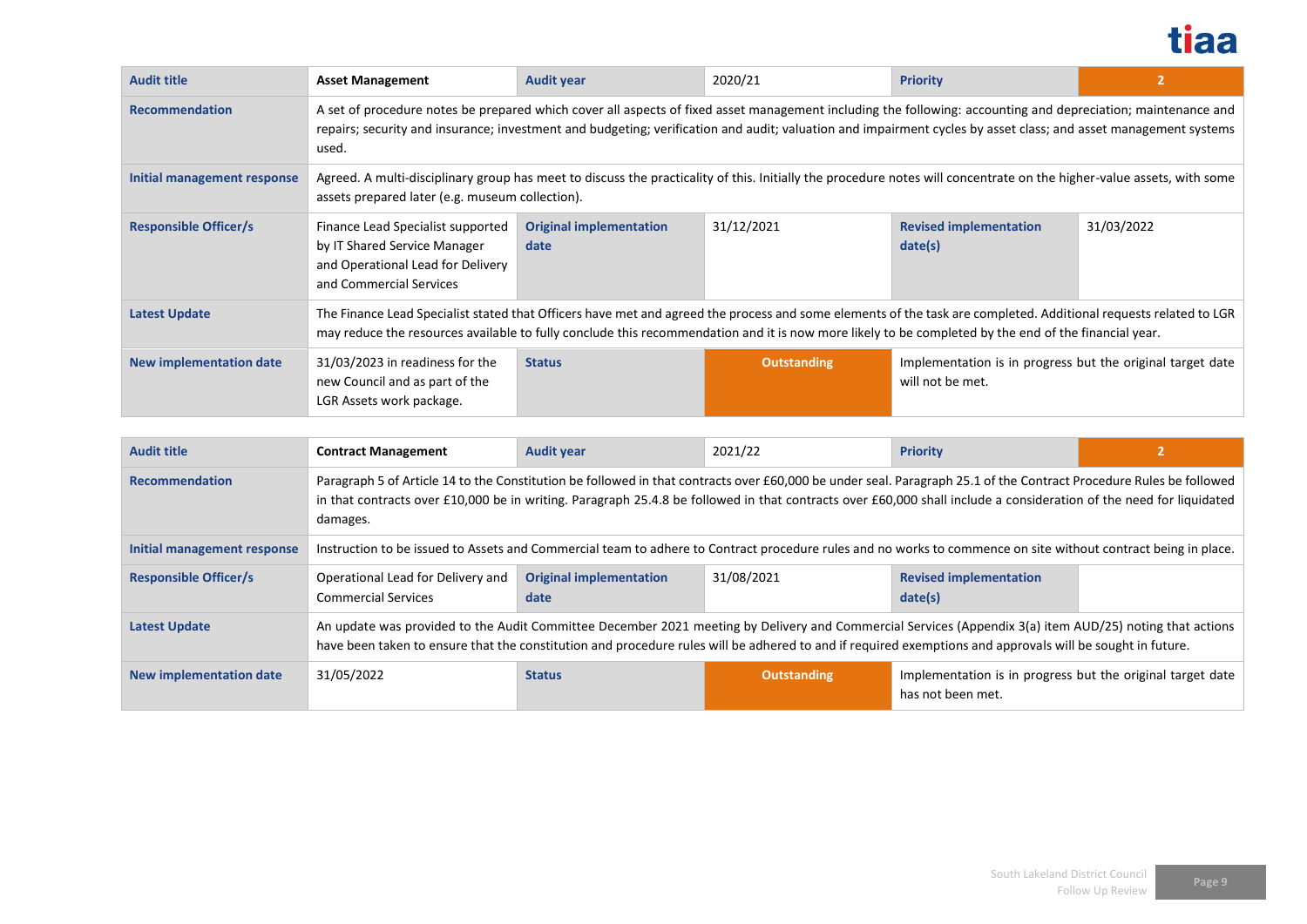

| <b>Audit title</b>           | <b>Procurement</b>                                                                                                                                                                                                                                                                                                                        | <b>Audit year</b>                                                                                                                                                                                                                                                                                                                                                                                                                                                                                    | 2021/22            | <b>Priority</b>                                                                 |                          |  |  |  |
|------------------------------|-------------------------------------------------------------------------------------------------------------------------------------------------------------------------------------------------------------------------------------------------------------------------------------------------------------------------------------------|------------------------------------------------------------------------------------------------------------------------------------------------------------------------------------------------------------------------------------------------------------------------------------------------------------------------------------------------------------------------------------------------------------------------------------------------------------------------------------------------------|--------------------|---------------------------------------------------------------------------------|--------------------------|--|--|--|
| <b>Recommendation</b>        |                                                                                                                                                                                                                                                                                                                                           | In compliance with the Local Government (Transparency Requirements) (England) Regulations 2015, procurement information be published on a quarterly basis.<br>In line with a recommendation of the Local Government Transparency Code 2015, consideration be given to publishing this data at least monthly.                                                                                                                                                                                         |                    |                                                                                 |                          |  |  |  |
| Initial management response  | The Specialist-Performance, Innovation and Commissioning will look at the process for publication with the Caseworker for Freedom of Information. URL links will<br>be tested and the information will be published on a quarterly basis. Monthly publication has been considered, but may be unachievable due to LGR workload<br>issues. |                                                                                                                                                                                                                                                                                                                                                                                                                                                                                                      |                    |                                                                                 |                          |  |  |  |
| <b>Responsible Officer/s</b> | Specialist-Performance,<br>Innovation and Commissioning                                                                                                                                                                                                                                                                                   | <b>Original implementation</b><br>date                                                                                                                                                                                                                                                                                                                                                                                                                                                               | 31/12/2021         | <b>Revised implementation</b><br>date(s)                                        | $\overline{\phantom{a}}$ |  |  |  |
| Latest Update                |                                                                                                                                                                                                                                                                                                                                           | The Specialist -Performance, Innovation and Commissioning advised that In line with Local Government (Transparency Requirements) (England) Regulations 2015<br>procurement information will be published on the Council website. Work will continue with the Caseworker for Freedom of Information, Business Process Analysts<br>and Web Development Team. URL links will be tested and the information will be published on a quarterly basis in readiness for the start of 2022/23 financial year. |                    |                                                                                 |                          |  |  |  |
| New implementation date      | 01/04/2022                                                                                                                                                                                                                                                                                                                                | <b>Status</b>                                                                                                                                                                                                                                                                                                                                                                                                                                                                                        | <b>Outstanding</b> | Implementation is in progress but the original target date<br>has not been met. |                          |  |  |  |

### 11. **Information Governance**

| <b>Audit title</b>             | <b>Information Governance</b>                                                                                                                                                                                                                                                                                                                                                                                                                                                                                                                                                                                                                                                                                           | <b>Audit year</b>                      | 2021/22            | <b>Priority</b>                                                                 |  |  |
|--------------------------------|-------------------------------------------------------------------------------------------------------------------------------------------------------------------------------------------------------------------------------------------------------------------------------------------------------------------------------------------------------------------------------------------------------------------------------------------------------------------------------------------------------------------------------------------------------------------------------------------------------------------------------------------------------------------------------------------------------------------------|----------------------------------------|--------------------|---------------------------------------------------------------------------------|--|--|
| <b>Recommendation</b>          | Regular meetings of the Information Governance Group be reintroduced.                                                                                                                                                                                                                                                                                                                                                                                                                                                                                                                                                                                                                                                   |                                        |                    |                                                                                 |  |  |
| Initial management response    | Agree – quarterly meetings of SLDC Information Governance Board to be reintroduced.                                                                                                                                                                                                                                                                                                                                                                                                                                                                                                                                                                                                                                     |                                        |                    |                                                                                 |  |  |
| <b>Responsible Officer/s</b>   | Performance, Innovation and<br><b>Commissioning Specialist</b>                                                                                                                                                                                                                                                                                                                                                                                                                                                                                                                                                                                                                                                          | <b>Original implementation</b><br>date | 31/12/2021         | <b>Revised implementation</b><br>date(s)                                        |  |  |
| <b>Latest Update</b>           | The Cumbria Information Governance/ Data Protection Officer Working Group supports the strategic oversight and direction to the development and operation of<br>the Cumbria Local Government Reorganisation Data and Intelligence Hub in order to achieve the overarching aims of establishing approaches to information sharing<br>(governance and technical) across the programme. The Cumbria Information Governance/ Data Protection Officer Working Group is chaired by the Performance,<br>Innovation and Commissioning Specialist. The Information Governance Group will be set up in line with the Shadow Authority arrangements and Part 3 18(2)(e)<br>and (f) of the Cumbria (Structural Changes) Order 2022. |                                        |                    |                                                                                 |  |  |
| <b>New implementation date</b> | 01/06/2022                                                                                                                                                                                                                                                                                                                                                                                                                                                                                                                                                                                                                                                                                                              | <b>Status</b>                          | <b>Outstanding</b> | Implementation is in progress but the original target date<br>has not been met. |  |  |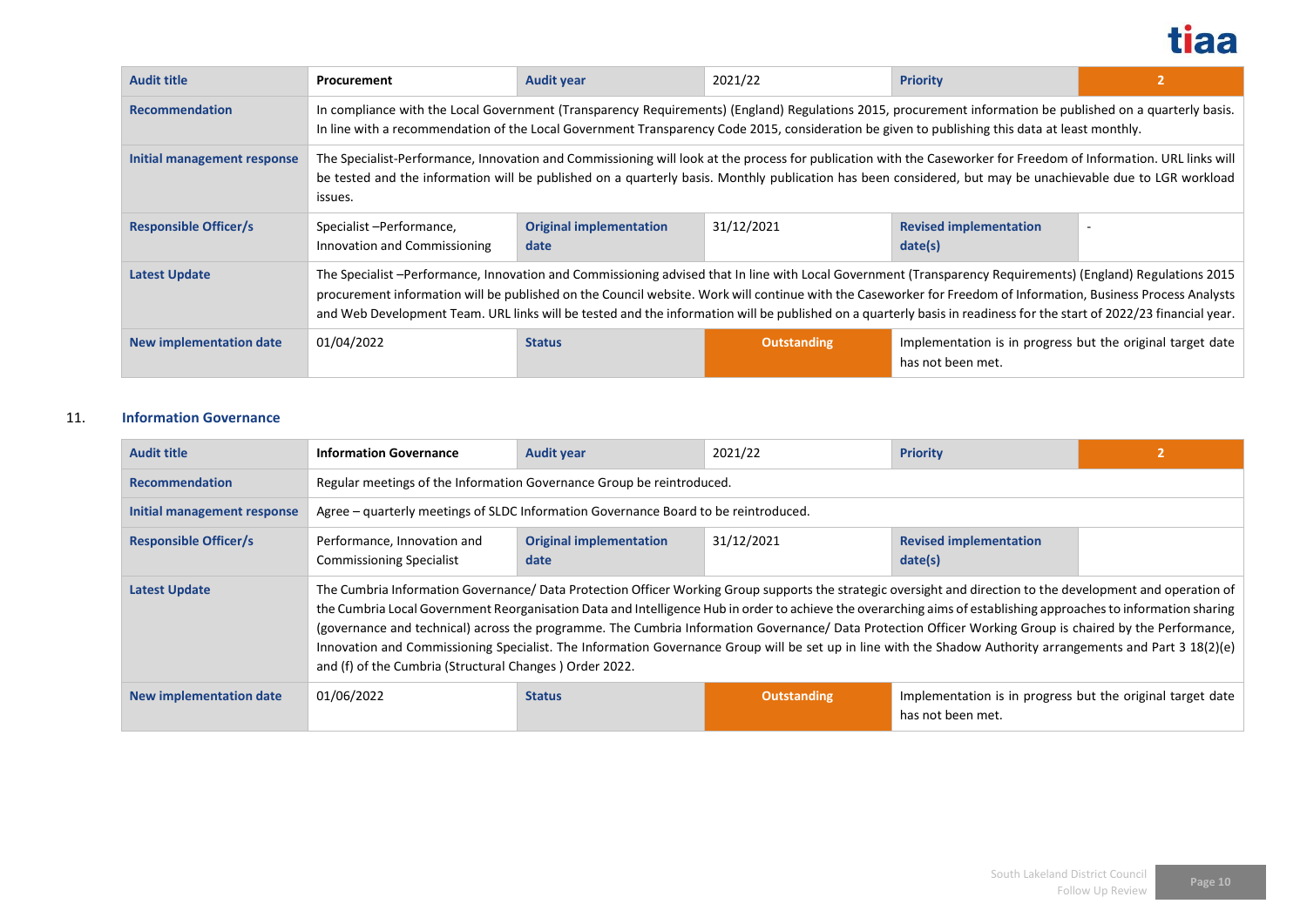

| <b>Audit title</b>           | <b>Information Governance</b>                                                                                                                                      | <b>Audit year</b>                                                                                                                                                                                                                                                                                                                                                                                                                                                                                                                                                                                                                                                                                                                                                                                                                                                         | 2021/22            | <b>Priority</b>                                                                 | $\overline{2}$ |  |
|------------------------------|--------------------------------------------------------------------------------------------------------------------------------------------------------------------|---------------------------------------------------------------------------------------------------------------------------------------------------------------------------------------------------------------------------------------------------------------------------------------------------------------------------------------------------------------------------------------------------------------------------------------------------------------------------------------------------------------------------------------------------------------------------------------------------------------------------------------------------------------------------------------------------------------------------------------------------------------------------------------------------------------------------------------------------------------------------|--------------------|---------------------------------------------------------------------------------|----------------|--|
| <b>Recommendation</b>        | To ensure all staff have an appropriate level of data protection awareness, appropriate mandatory training be put in place for all staff with attendance recorded. |                                                                                                                                                                                                                                                                                                                                                                                                                                                                                                                                                                                                                                                                                                                                                                                                                                                                           |                    |                                                                                 |                |  |
| Initial management response  |                                                                                                                                                                    | Agree with recommendations – linked to Information and Cyber Security Audit Recommendations - current e-learning package to be reviewed in light of new staff<br>roles - notably Customer Contact and Case Management roles. Consult and seek recommendations from Corporate Learning & Development Team. Resources to<br>be made available, and a training package to be developed and used as part of a regular cycle of training for staff.                                                                                                                                                                                                                                                                                                                                                                                                                            |                    |                                                                                 |                |  |
| <b>Responsible Officer/s</b> | Performance, Innovation and<br><b>Commissioning Specialist</b>                                                                                                     | <b>Original implementation</b><br>date                                                                                                                                                                                                                                                                                                                                                                                                                                                                                                                                                                                                                                                                                                                                                                                                                                    | 01/04/2022         | <b>Revised implementation</b><br>date(s)                                        |                |  |
| Latest Update                |                                                                                                                                                                    | On target – in accordance with approved Procurement Schedule – CEX/129 – as approved at Cabinet 03/02/2021:<br>Full Security Awareness Platform (rather than just e-learning or a phishing tool) to help drive culture and user behaviour changes.<br>Combination of awareness formats catered for: Videos, Courses, Phishing Simulation, Policies, Posters, Screen-Saver & Newsletters.<br>Consistent and Up-To-Date library of short video content available in multiple languages.<br>Fusion Course Creation Engine allows for courses to be tailored and customised to the needs of the business and individual, high risk groups.<br>Newsletter/Blog engine to deliver best practice guidance directly to user's inboxes.<br>Mature and Automated AD User Provisioning system to allow content targeting to react to changes within South Lakeland District Council. |                    |                                                                                 |                |  |
| New implementation date      | 01/06/2022                                                                                                                                                         | <b>Status</b>                                                                                                                                                                                                                                                                                                                                                                                                                                                                                                                                                                                                                                                                                                                                                                                                                                                             | <b>Outstanding</b> | Implementation is in progress but the original target date<br>has not been met. |                |  |

| <b>Audit title</b>           | <b>Information Governance</b>                                                                                                                                        | <b>Audit year</b>                                                                                                                                                                                                                                                                   | 2021/22            | <b>Priority</b>                                                                 |  |  |
|------------------------------|----------------------------------------------------------------------------------------------------------------------------------------------------------------------|-------------------------------------------------------------------------------------------------------------------------------------------------------------------------------------------------------------------------------------------------------------------------------------|--------------------|---------------------------------------------------------------------------------|--|--|
| <b>Recommendation</b>        | The overarching Data Protection Policy be updated to include the hierarchy of documentation to highlight supporting guidance, protocols, procedures and policies.    |                                                                                                                                                                                                                                                                                     |                    |                                                                                 |  |  |
| Initial management response  | Agree - Data Protection Policy to be updated to include the hierarchy of documentation across all data protection and information governance framework<br>documents. |                                                                                                                                                                                                                                                                                     |                    |                                                                                 |  |  |
| <b>Responsible Officer/s</b> | Performance, Innovation and<br><b>Commissioning Specialist</b>                                                                                                       | <b>Original implementation</b><br>date                                                                                                                                                                                                                                              | 31/12/2021         | <b>Revised implementation</b><br>date(s)                                        |  |  |
| <b>Latest Update</b>         |                                                                                                                                                                      | The overarching Policy will be updated to include the hierarchy of documentation to highlight supporting guidance, protocols, procedures and policies in line with<br>the Shadow Authority arrangements and Part 3 18(2)(e) and (f) of the Cumbria (Structural Changes) Order 2022. |                    |                                                                                 |  |  |
| New implementation date      | 01/06/2022                                                                                                                                                           | <b>Status</b>                                                                                                                                                                                                                                                                       | <b>Outstanding</b> | Implementation is in progress but the original target date<br>has not been met. |  |  |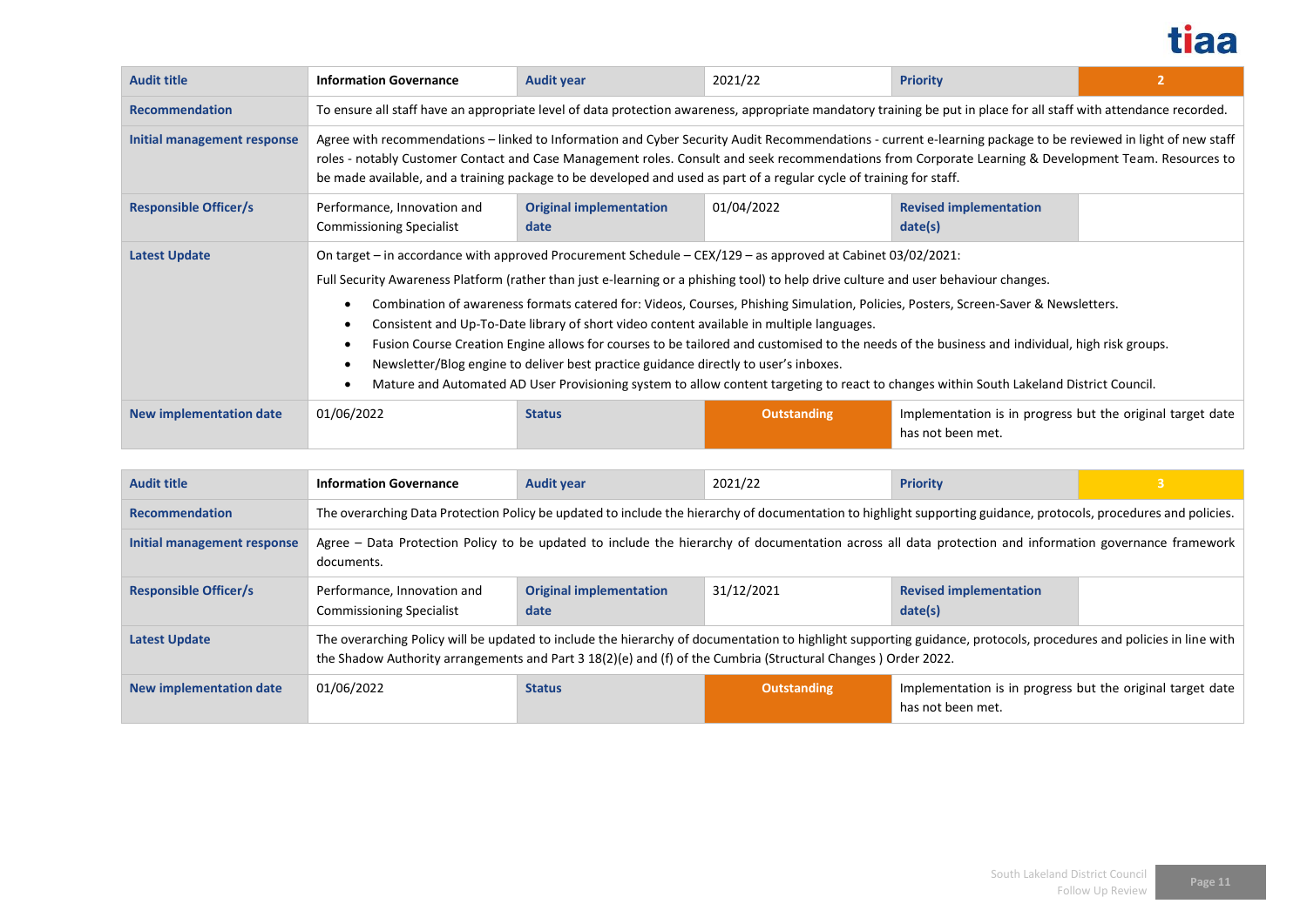

| <b>Audit title</b>             | <b>Information Governance</b>                                                                                                                                                                                                                                                                                                                                                                                                                  | <b>Audit year</b>                                                                                                                                                                                                                                                                                                                                                                                                                                                                                                                                                                                                                                                                                                                                                                                                                                                         | 2021/22            | <b>Priority</b>                                                                 | $\overline{3}$ |  |  |
|--------------------------------|------------------------------------------------------------------------------------------------------------------------------------------------------------------------------------------------------------------------------------------------------------------------------------------------------------------------------------------------------------------------------------------------------------------------------------------------|---------------------------------------------------------------------------------------------------------------------------------------------------------------------------------------------------------------------------------------------------------------------------------------------------------------------------------------------------------------------------------------------------------------------------------------------------------------------------------------------------------------------------------------------------------------------------------------------------------------------------------------------------------------------------------------------------------------------------------------------------------------------------------------------------------------------------------------------------------------------------|--------------------|---------------------------------------------------------------------------------|----------------|--|--|
| <b>Recommendation</b>          |                                                                                                                                                                                                                                                                                                                                                                                                                                                | A Data Protection training needs analysis be undertaken to identify roles that would benefit from additional training due to their additional Data Protection /<br>Information Governance responsibilities and appropriate training be delivered.                                                                                                                                                                                                                                                                                                                                                                                                                                                                                                                                                                                                                         |                    |                                                                                 |                |  |  |
| Initial management response    | Agree with recommendations – linked to Information and Cyber Security Audit Recommendations - current e-learning package to be reviewed in light of new staff<br>roles - notably Customer Contact and Case Management roles. Consult and seek recommendations from Corporate Learning & Development Team. Resources to<br>be made available, and a training package to be developed and used as part of a regular cycle of training for staff. |                                                                                                                                                                                                                                                                                                                                                                                                                                                                                                                                                                                                                                                                                                                                                                                                                                                                           |                    |                                                                                 |                |  |  |
| <b>Responsible Officer/s</b>   | Performance, Innovation and<br><b>Commissioning Specialist</b>                                                                                                                                                                                                                                                                                                                                                                                 | <b>Original implementation</b><br>date                                                                                                                                                                                                                                                                                                                                                                                                                                                                                                                                                                                                                                                                                                                                                                                                                                    | 01/04/2022         | <b>Revised implementation</b><br>date(s)                                        |                |  |  |
| <b>Latest Update</b>           |                                                                                                                                                                                                                                                                                                                                                                                                                                                | On target - in accordance with approved Procurement Schedule - CEX/129 - as approved at Cabinet 03/02/2021:<br>Full Security Awareness Platform (rather than just e-learning or a phishing tool) to help drive culture and user behaviour changes.<br>Combination of awareness formats catered for: Videos, Courses, Phishing Simulation, Policies, Posters, Screen-Saver & Newsletters.<br>Consistent and Up-To-Date library of short video content available in multiple languages.<br>Fusion Course Creation Engine allows for courses to be tailored and customised to the needs of the business and individual, high risk groups.<br>Newsletter/Blog engine to deliver best practice guidance directly to user's inboxes.<br>Mature and Automated AD User Provisioning system to allow content targeting to react to changes within South Lakeland District Council. |                    |                                                                                 |                |  |  |
| <b>New implementation date</b> | 01/06/2022                                                                                                                                                                                                                                                                                                                                                                                                                                     | <b>Status</b>                                                                                                                                                                                                                                                                                                                                                                                                                                                                                                                                                                                                                                                                                                                                                                                                                                                             | <b>Outstanding</b> | Implementation is in progress but the original target date<br>has not been met. |                |  |  |

| <b>Audit title</b>           | <b>Information Governance</b>                                                                                                                              | <b>Audit year</b>                                                                                                                                                                                                                                                                                                                                                                                                                                                                                                                     | 2021/22     | Priority                                                                       |  |  |  |  |
|------------------------------|------------------------------------------------------------------------------------------------------------------------------------------------------------|---------------------------------------------------------------------------------------------------------------------------------------------------------------------------------------------------------------------------------------------------------------------------------------------------------------------------------------------------------------------------------------------------------------------------------------------------------------------------------------------------------------------------------------|-------------|--------------------------------------------------------------------------------|--|--|--|--|
| <b>Recommendation</b>        |                                                                                                                                                            | The review and maintenance of the RoPA and IAR be conducted annually as stated in the Information Data Audit procedure.                                                                                                                                                                                                                                                                                                                                                                                                               |             |                                                                                |  |  |  |  |
| Initial management response  | Agree – current RoPA and IAR to be reviewed. Procedural documentation to be established to ensure annual review and maintenance is stated and implemented. |                                                                                                                                                                                                                                                                                                                                                                                                                                                                                                                                       |             |                                                                                |  |  |  |  |
| <b>Responsible Officer/s</b> | Performance, Innovation and<br><b>Commissioning Specialist</b>                                                                                             | <b>Original implementation</b><br>date                                                                                                                                                                                                                                                                                                                                                                                                                                                                                                | 01/04/2022  | <b>Revised implementation</b><br>date(s)                                       |  |  |  |  |
| <b>Latest Update</b>         |                                                                                                                                                            | In accordance with approved Procurement Schedule $-CEX/129$ – as approved at Cabinet 03/02/2021:<br>Develop a Council wide Business Classification Scheme (BCS). A platform for an improved information architecture forming an essential component of<br>the information governance framework. A fit for purpose BCS to enhance activity: Grouping information; supporting retrieval of records relating to a<br>function or activity; assigning access rights and security protection and assigning retention periods and disposal. |             |                                                                                |  |  |  |  |
| New implementation date      | 01/06/2022                                                                                                                                                 | <b>Status</b>                                                                                                                                                                                                                                                                                                                                                                                                                                                                                                                         | Outstanding | Implementation is in progress but the original target date<br>will not be met. |  |  |  |  |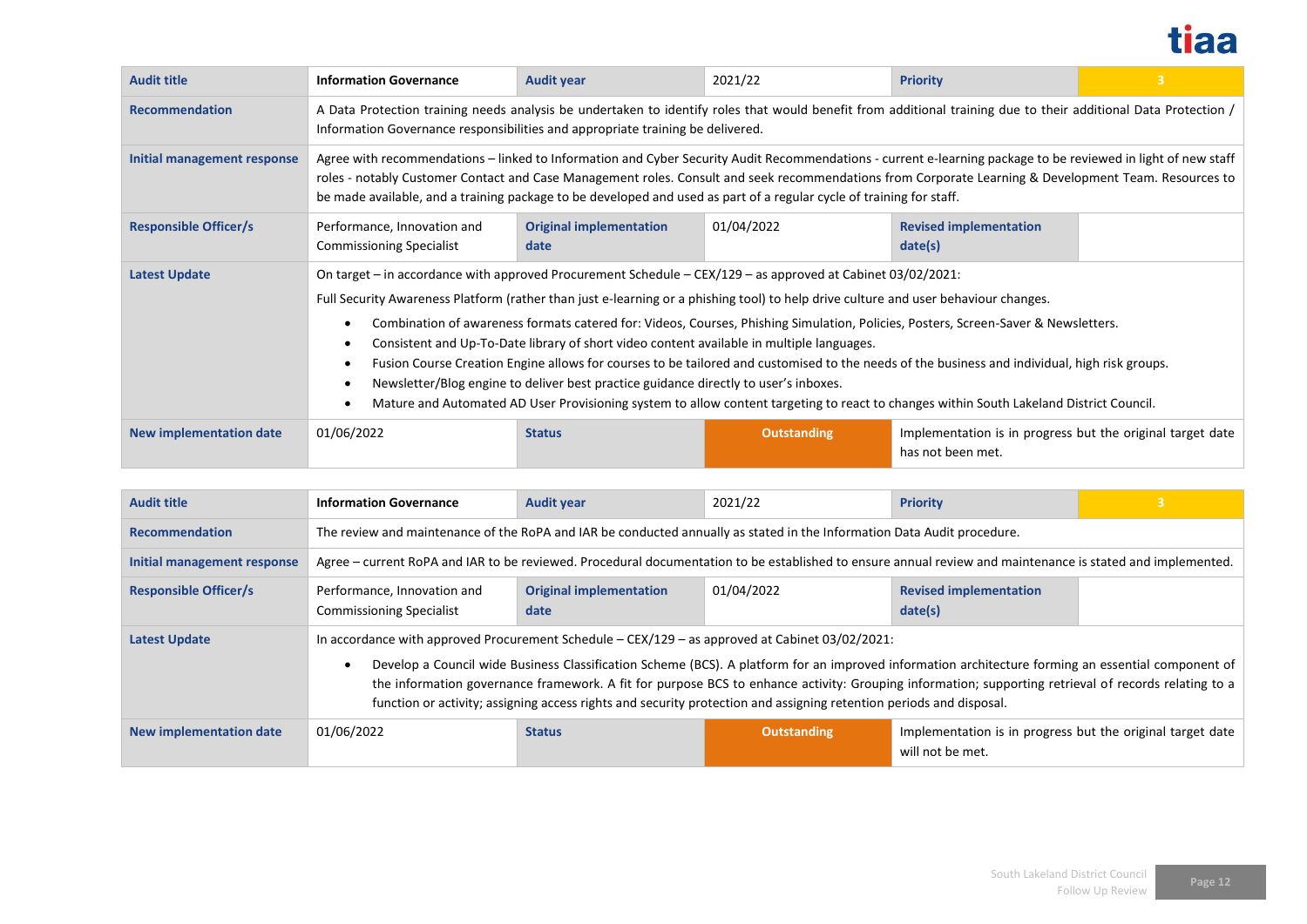

| <b>Audit title</b>           | <b>Information Governance</b>                                                                                                                                                                                                                                                                                                                                                                                                                                                                                                         | <b>Audit year</b>                                                                                                                                  | 2021/22     | <b>Priority</b>                                                                | 3 |  |  |  |
|------------------------------|---------------------------------------------------------------------------------------------------------------------------------------------------------------------------------------------------------------------------------------------------------------------------------------------------------------------------------------------------------------------------------------------------------------------------------------------------------------------------------------------------------------------------------------|----------------------------------------------------------------------------------------------------------------------------------------------------|-------------|--------------------------------------------------------------------------------|---|--|--|--|
| <b>Recommendation</b>        | A general description of technical and organisational security measures be included within SLDC's processing documentation.                                                                                                                                                                                                                                                                                                                                                                                                           |                                                                                                                                                    |             |                                                                                |   |  |  |  |
| Initial management response  |                                                                                                                                                                                                                                                                                                                                                                                                                                                                                                                                       | Agree – current RoPA to be reviewed. Procedural documentation to be established to ensure annual review and maintenance is stated and implemented. |             |                                                                                |   |  |  |  |
| <b>Responsible Officer/s</b> | Performance, Innovation and<br><b>Commissioning Specialist</b>                                                                                                                                                                                                                                                                                                                                                                                                                                                                        | <b>Original implementation</b><br>date                                                                                                             | 01/04/2022  | <b>Revised implementation</b><br>date(s)                                       |   |  |  |  |
| <b>Latest Update</b>         | In accordance with approved Procurement Schedule $-CEX/129$ – as approved at Cabinet 03/02/2021:<br>Develop a Council wide Business Classification Scheme (BCS). A platform for an improved information architecture forming an essential component of<br>the information governance framework. A fit for purpose BCS to enhance activity: Grouping information; supporting retrieval of records relating to a<br>function or activity; assigning access rights and security protection and assigning retention periods and disposal. |                                                                                                                                                    |             |                                                                                |   |  |  |  |
| New implementation date      | 01/06/2022                                                                                                                                                                                                                                                                                                                                                                                                                                                                                                                            | <b>Status</b>                                                                                                                                      | Outstanding | Implementation is in progress but the original target date<br>will not be met. |   |  |  |  |

| <b>Audit title</b>           | <b>Information Governance</b>                                                                        | <b>Audit year</b>                      | 2021/22            | <b>Priority</b>                                                                 | 3 |  |  |
|------------------------------|------------------------------------------------------------------------------------------------------|----------------------------------------|--------------------|---------------------------------------------------------------------------------|---|--|--|
| <b>Recommendation</b>        | Subject Access Requests be completed within the required one month timescale or an extension agreed. |                                        |                    |                                                                                 |   |  |  |
| Initial management response  | Agree – Subject Access Request protocol and procedures to be updated in line with recommendation.    |                                        |                    |                                                                                 |   |  |  |
| <b>Responsible Officer/s</b> | Performance, Innovation and<br><b>Commissioning Specialist</b>                                       | <b>Original implementation</b><br>date | 31/12/2021         | <b>Revised implementation</b><br>date(s)                                        |   |  |  |
| <b>Latest Update</b>         | No further update was provided for this review.                                                      |                                        |                    |                                                                                 |   |  |  |
| New implementation date      | 01/06/2022                                                                                           | <b>Status</b>                          | <b>Outstanding</b> | Implementation is in progress but the original target date<br>has not been met. |   |  |  |

| <b>Audit title</b>             | <b>Information Governance</b>                                                                                    | <b>Audit year</b>                      | 2021/22            | Priority                                              | 3 |  |  |
|--------------------------------|------------------------------------------------------------------------------------------------------------------|----------------------------------------|--------------------|-------------------------------------------------------|---|--|--|
| <b>Recommendation</b>          | The responsibility for cover of the DPO's duties when unavailable be delegated and documented.                   |                                        |                    |                                                       |   |  |  |
| Initial management response    | Agree – DPO delegated duties to be documented. Details to be approved through SLDC Information Governance Board. |                                        |                    |                                                       |   |  |  |
| <b>Responsible Officer/s</b>   | Performance, Innovation and<br><b>Commissioning Specialist</b>                                                   | <b>Original implementation</b><br>date | 01/04/2022         | <b>Revised implementation</b><br>date(s)              |   |  |  |
| <b>Latest Update</b>           | No further update was provided for this review.                                                                  |                                        |                    |                                                       |   |  |  |
| <b>New implementation date</b> |                                                                                                                  | <b>Status</b>                          | <b>Outstanding</b> | The original implementation date has not yet arrived. |   |  |  |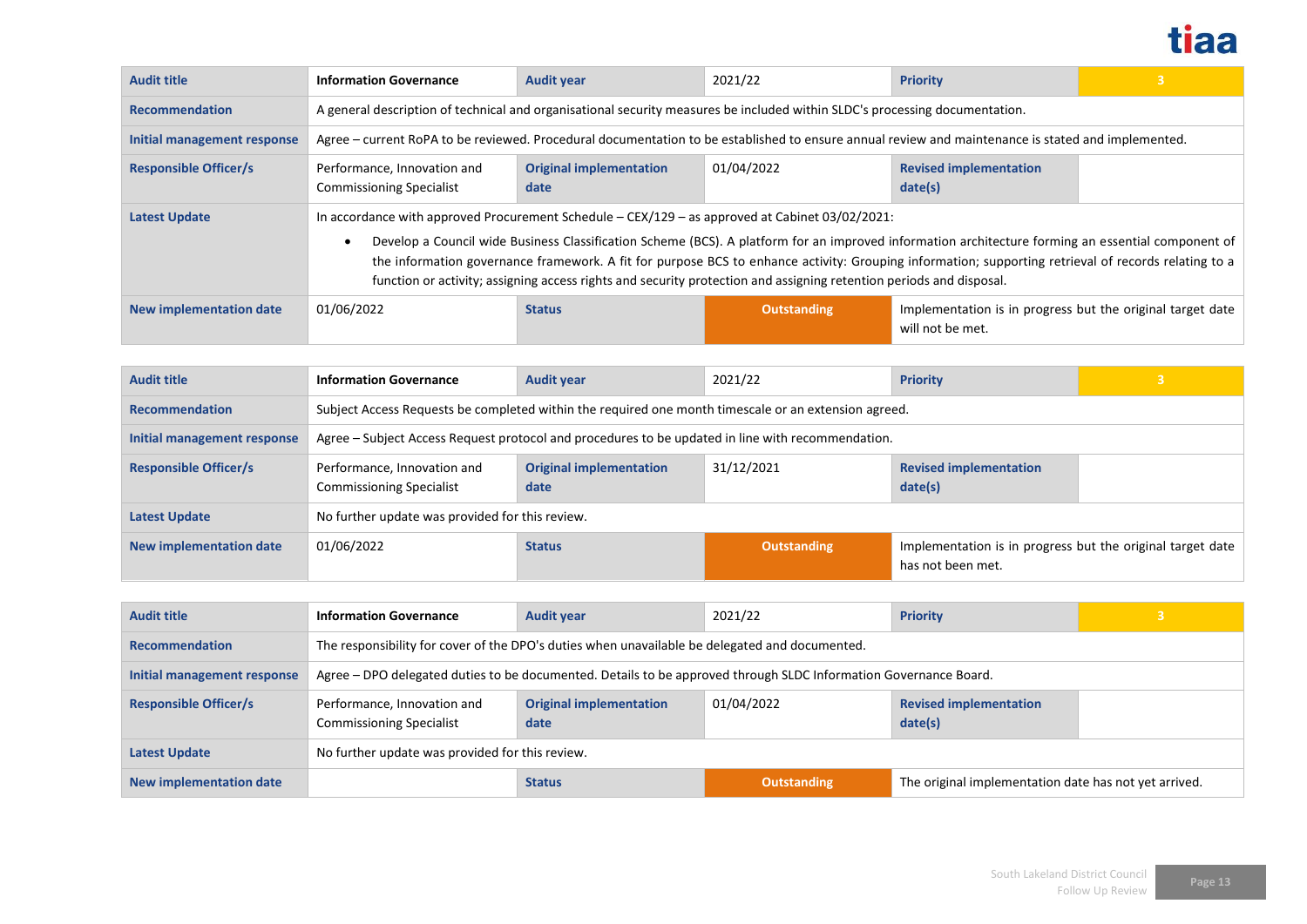

# 12. **Treasury Management**

| <b>Audit title</b>           | <b>Treasury Management</b>                                                                                                                                 | <b>Audit year</b>                      | 2021/22            | <b>Priority</b>                                                                 |  |
|------------------------------|------------------------------------------------------------------------------------------------------------------------------------------------------------|----------------------------------------|--------------------|---------------------------------------------------------------------------------|--|
| <b>Recommendation</b>        | The contract with Link Treasury Services Limited, which ended on 31 <sup>st</sup> March 2021, be formally extended to cover the ongoing service provision. |                                        |                    |                                                                                 |  |
| Initial management response  | This was overlooked during a busy period. The contract will be formally extended as soon as possible.                                                      |                                        |                    |                                                                                 |  |
| <b>Responsible Officer/s</b> | Finance Lead Specialist                                                                                                                                    | <b>Original implementation</b><br>date | 31/12/2021         | <b>Revised implementation</b><br>date(s)                                        |  |
| <b>Latest Update</b>         | This task is still outstanding and is being resolved for both 2021/22 and 2022/23.                                                                         |                                        |                    |                                                                                 |  |
| New implementation date      | 31/05/2022                                                                                                                                                 | <b>Status</b>                          | <b>Outstanding</b> | Implementation is in progress but the original target date<br>has not been met. |  |

| <b>Audit title</b>           | <b>Treasury Management</b>                                                                                                                  | <b>Audit year</b>                      | 2021/22            | <b>Priority</b>                                                                 |  |  |
|------------------------------|---------------------------------------------------------------------------------------------------------------------------------------------|----------------------------------------|--------------------|---------------------------------------------------------------------------------|--|--|
| <b>Recommendation</b>        | The Council's Treasury Management Practices be updated and then reviewed periodically.                                                      |                                        |                    |                                                                                 |  |  |
| Initial management response  | Will be included as part of the approval process for the 2022/23 Treasury Management Strategy to be considered by Council in February 2022. |                                        |                    |                                                                                 |  |  |
| <b>Responsible Officer/s</b> | Finance Specialist (Deputy s151<br>Officer)                                                                                                 | <b>Original implementation</b><br>date | 22/02/2022         | <b>Revised implementation</b><br>date(s)                                        |  |  |
| <b>Latest Update</b>         | This will be included in the Treasury Management Annual Report to Cabinet in June 2022 and Council in July 2022                             |                                        |                    |                                                                                 |  |  |
| New implementation date      | 31/07/2022                                                                                                                                  | <b>Status</b>                          | <b>Outstanding</b> | Implementation is in progress but the original target date<br>has not been met. |  |  |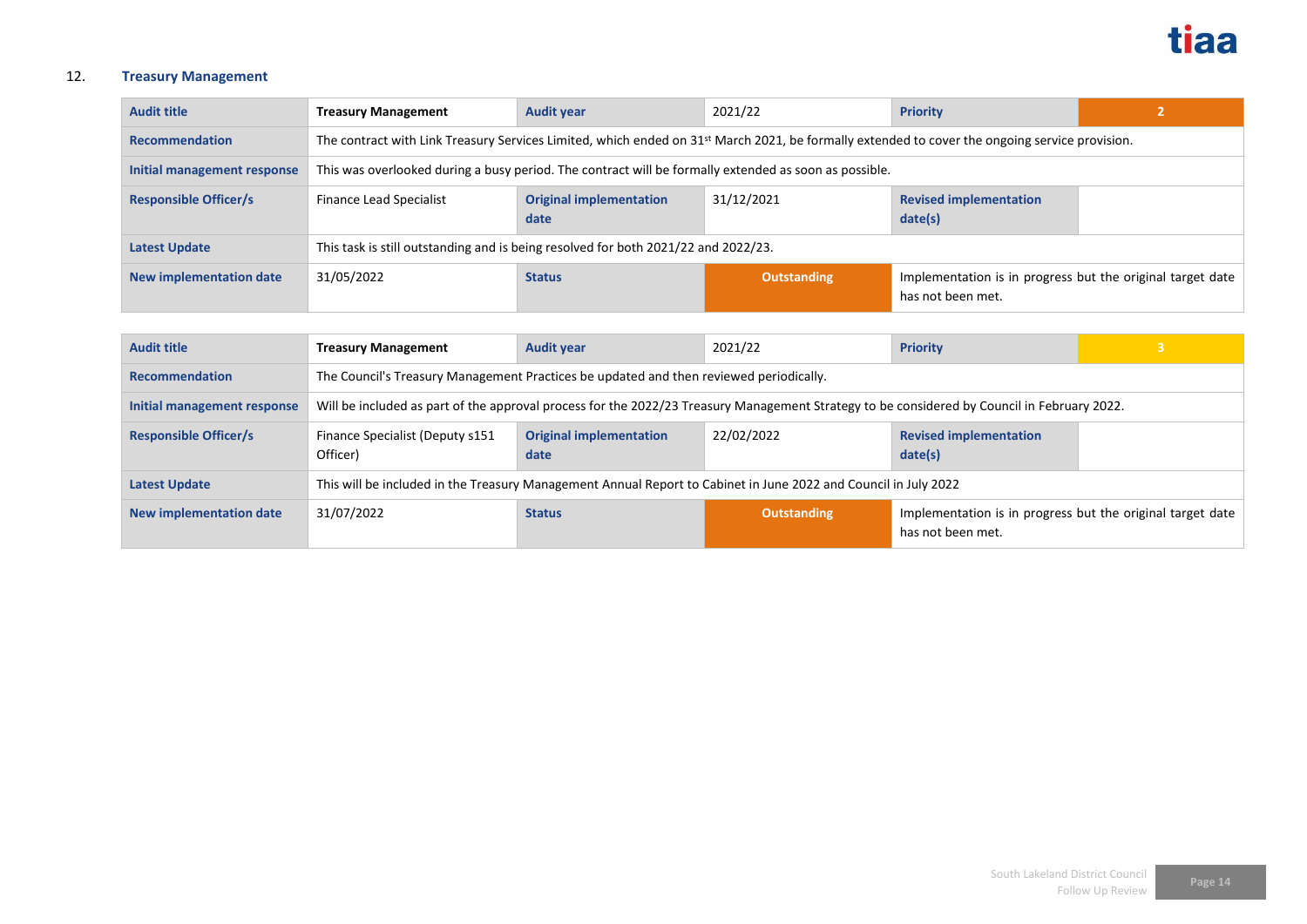

### 13. **Customer Connect – 'My Account'**

| <b>Audit title</b>             | Customer Connect – 'My<br>Account'                                                                                                         | <b>Audit year</b>                      | 2021/22            | <b>Priority</b>                                                  | 2                               |
|--------------------------------|--------------------------------------------------------------------------------------------------------------------------------------------|----------------------------------------|--------------------|------------------------------------------------------------------|---------------------------------|
| <b>Recommendation</b>          | Privacy Impact Assessments be completed for My Account and the ESB technology platform including any other related or interfacing systems. |                                        |                    |                                                                  |                                 |
| Initial management response    | Some progress on PIA, need to complete and ensure built into day to day activity.                                                          |                                        |                    |                                                                  |                                 |
| <b>Responsible Officer/s</b>   | Head of Shared ICT<br>Operational Lead for Customer<br>and Locality                                                                        | <b>Original implementation</b><br>date | 31/03/2022         | <b>Revised implementation</b><br>date(s)                         |                                 |
| <b>Latest Update</b>           |                                                                                                                                            |                                        |                    |                                                                  |                                 |
| <b>New implementation date</b> |                                                                                                                                            | <b>Status</b>                          | <b>Outstanding</b> | Implementation is in<br>implementation date has not yet arrived. | original<br>progress but<br>the |

| <b>Audit title</b>           | Customer Connect – 'My<br>Account'                                                                                                                                                                                                                                                                                                                                                                                                                                                                                                                                                                                                                                                                                                                                                                                                                                                                                                                                                                                                                                             | <b>Audit year</b>                      | 2021/22                                    | <b>Priority</b>                                                                                        |  |  |  |  |
|------------------------------|--------------------------------------------------------------------------------------------------------------------------------------------------------------------------------------------------------------------------------------------------------------------------------------------------------------------------------------------------------------------------------------------------------------------------------------------------------------------------------------------------------------------------------------------------------------------------------------------------------------------------------------------------------------------------------------------------------------------------------------------------------------------------------------------------------------------------------------------------------------------------------------------------------------------------------------------------------------------------------------------------------------------------------------------------------------------------------|----------------------------------------|--------------------------------------------|--------------------------------------------------------------------------------------------------------|--|--|--|--|
| <b>Recommendation</b>        | The arrangements for system(s) ownership and information / system security be agreed and formalised. This could be based around a hierarchy of responsibilities<br>including the retention of the RAPID, 'Design Authority' decision making process.                                                                                                                                                                                                                                                                                                                                                                                                                                                                                                                                                                                                                                                                                                                                                                                                                           |                                        |                                            |                                                                                                        |  |  |  |  |
| Initial management response  | 1. System Ownership: Part of the changes to the project delivery have improved the understanding of responsibility and accountability across the project team and<br>upwards to Leadership. We have two product owners who take a lead in defining the priorities and requirements which has helped structure the work into a more<br>defined plan. The Digital product owns spans both SLDC and Eden and ensures that a consistent approach to the platform is adopted.<br>2. Information Security: This will be driven as a result of the PIA process as mentioned in the above recommendation for both SLDC and Eden. This will be enhanced<br>as per the above recommendation.<br>3. Decision Making Process: Any decisions/issues that need escalated above the project team will be to Head of ICT and Operational Lead for Customer and Locality.<br>Head of ICT also sits on Leadership across both SLDC and Eden. Any design decisions are part of this process and the appropriate method for resolving them is<br>implemented whether this be RAPID or alternative. |                                        |                                            |                                                                                                        |  |  |  |  |
| <b>Responsible Officer/s</b> | Head of Shared ICT<br>Operational Lead for Customer<br>and Locality                                                                                                                                                                                                                                                                                                                                                                                                                                                                                                                                                                                                                                                                                                                                                                                                                                                                                                                                                                                                            | <b>Original implementation</b><br>date | 1. Complete<br>2.31/03/2022<br>3. Complete | <b>Revised implementation</b><br>date(s)                                                               |  |  |  |  |
| <b>Latest Update</b>         |                                                                                                                                                                                                                                                                                                                                                                                                                                                                                                                                                                                                                                                                                                                                                                                                                                                                                                                                                                                                                                                                                |                                        |                                            |                                                                                                        |  |  |  |  |
| New implementation date      |                                                                                                                                                                                                                                                                                                                                                                                                                                                                                                                                                                                                                                                                                                                                                                                                                                                                                                                                                                                                                                                                                | <b>Status</b>                          | <b>Outstanding</b>                         | Implementation<br>is in progress<br>original<br>but<br>the<br>implementation date has not yet arrived. |  |  |  |  |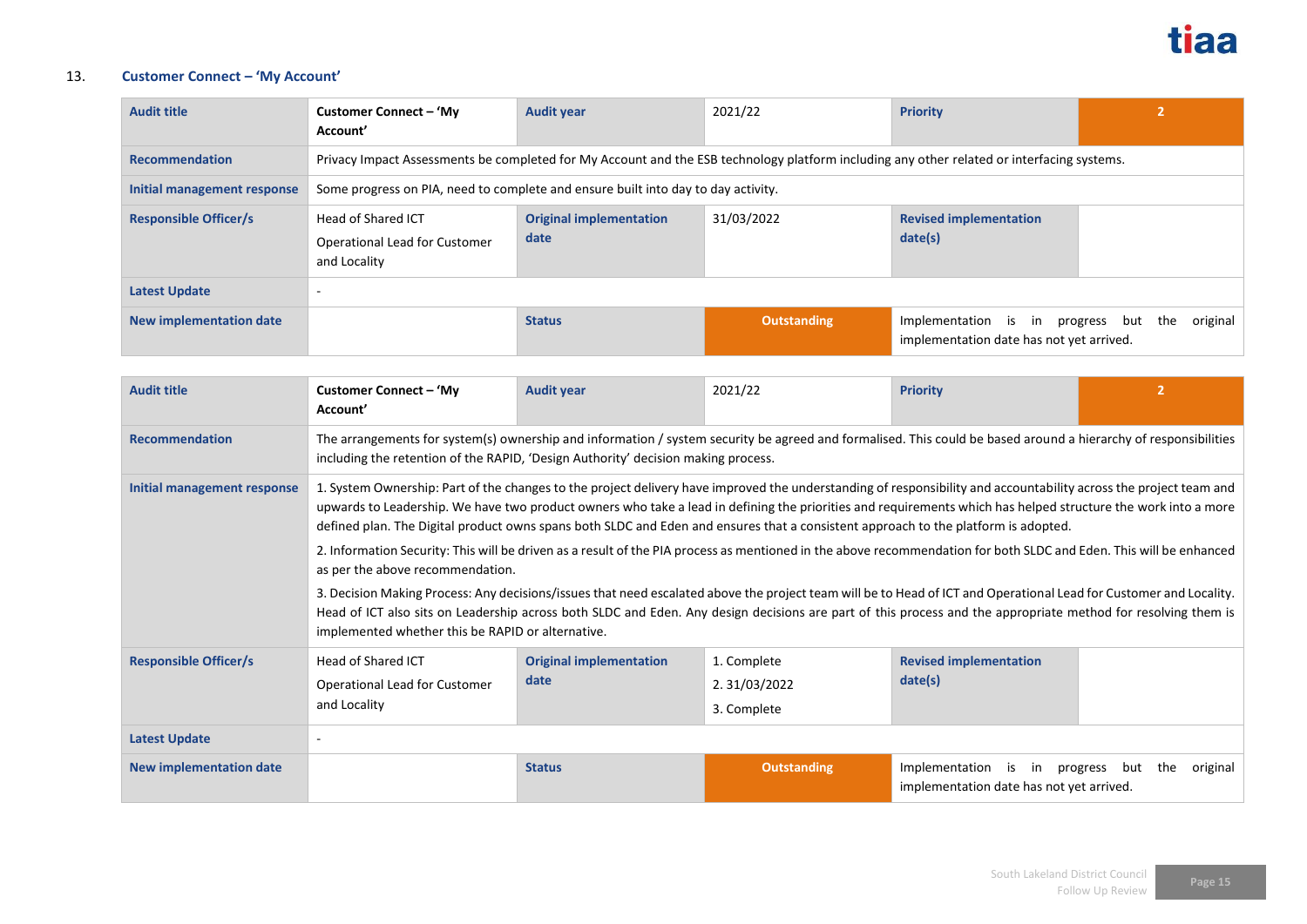

### 14. The following recommendations have been implemented.

| <b>Audit Title</b>         | <b>Recommendation</b>                                                                                                                                                                                                                                                                                                                                                                | <b>Priority</b> | <b>Responsible</b><br><b>Officer</b>                               | <b>Due Date</b> |
|----------------------------|--------------------------------------------------------------------------------------------------------------------------------------------------------------------------------------------------------------------------------------------------------------------------------------------------------------------------------------------------------------------------------------|-----------------|--------------------------------------------------------------------|-----------------|
| <b>Contract Management</b> | All projects be identified prior to the start of the new financial year.                                                                                                                                                                                                                                                                                                             | $\overline{3}$  | <b>Finance Lead Specialist</b><br>with Procurement<br>Specialist   | 31/03/2020      |
| Insurance                  | A periodic reconciliation be performed between the system operated by Fleet and the<br>claims system maintained by the Insurance Team to help ensure that all motor insurance<br>work is properly claimed.                                                                                                                                                                           | $\overline{2}$  | Operational Lead<br>Delivery and<br><b>Commercial Services</b>     | 30/01/2018      |
| <b>NNDR</b>                | A review of resources be undertaken and an action plan be developed to address the<br>backlog of work and to ensure that there are adequate resources going forward.                                                                                                                                                                                                                 | $\overline{2}$  | Operational Lead -<br>Case Management                              | 30/06/2021      |
| Council Tax                | A review of resources be undertaken and an action plan be developed to address the<br>backlog of work and to ensure that there are adequate resources going forward.                                                                                                                                                                                                                 | $\overline{2}$  | Operational Lead-<br>Case Management                               | 30/06/2021      |
| <b>Contract Management</b> | Contract Procedure Rules be followed for each procurement exercise unless a Request For<br>Exemption From The Contract Procedure Rules Form has been properly completed and<br>approved.                                                                                                                                                                                             | $\overline{2}$  | Operational Lead for<br>Delivery and<br><b>Commercial Services</b> | 31/08/2021      |
| Lake Services              | Invoiced amounts for encroachments be properly determined using accurate<br>encroachment dimensions. Agreements be updated accordingly and invoices raised at<br>correct rates, be they residential or commercial. This proper determination of invoiced<br>amounts be effected more economically via a phased approach, on a case by case basis,<br>rather than a full lake survey. | $\overline{2}$  | Operational Lead for<br>Delivery and<br><b>Commercial Services</b> | 31/03/2022      |
| Procurement                | Contract Procedure Rules be followed for each procurement exercise unless a Request For<br>Exemption From The Contract Procedure Rules form has been properly completed and<br>approved.                                                                                                                                                                                             | $\overline{2}$  | <b>Procurement Specialist</b>                                      | 31/12/2021      |
| Procurement                | Request For Exemption From The Contract Procedure Rules forms be held in a single<br>location visible to all Officers who would need access. Only one form be used to evidence<br>all required authorisations.                                                                                                                                                                       | $\overline{2}$  | <b>Procurement Specialist</b>                                      | 31/12/2021      |
| <b>Treasury Management</b> | Links from the Council's Fund Management web page and the Policies and Plans web page<br>to the Treasury Management Framework and the Treasury Management Strategy be kept<br>up-to-date.                                                                                                                                                                                            | $\overline{3}$  | <b>Finance Lead Specialist</b>                                     | Implemented     |